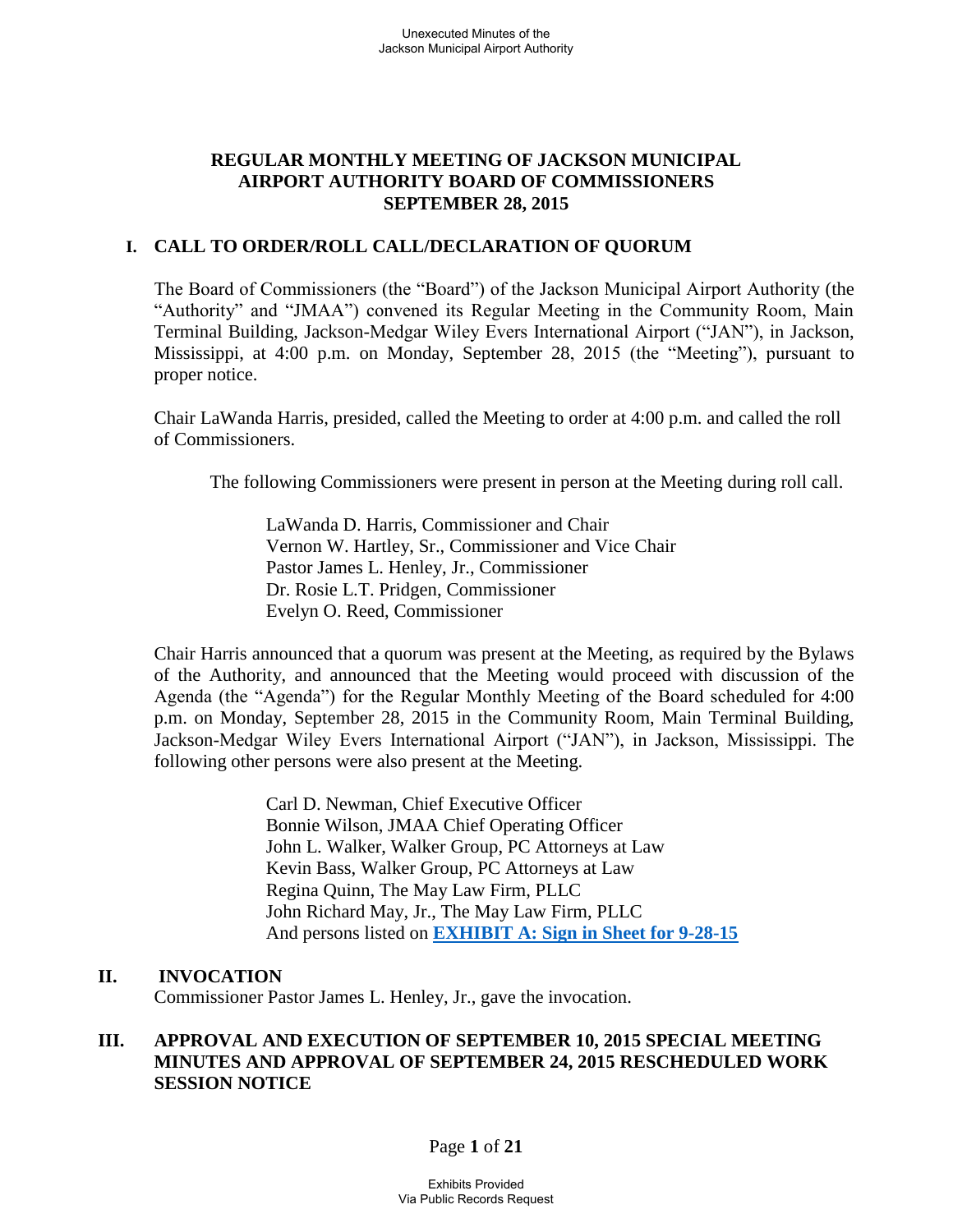A. Minutes of the Special Meeting of the Board of Commissioners, September 10, 2015

B. Rescheduled Work Session Meeting Notice, September 24, 2015

## **RESOLUTION CY-2015-137**

#### **APPROVAL AND EXECUTION OF SEPTEMBER 10, 2015 SPECIAL MEETING MINUTES**

After discussion and review and upon the motion made by Commissioner Reed, seconded by Commissioner Pastor Henley, the Minutes of the September 10, 2015 Special Meeting were approved by the affirmative votes of all Commissioners present, and the following resolution was made and entered.

**RESOLVED**, that the Board hereby approves the Minutes of the September 10, 2015 Special Meeting as presented and directs that said minutes be filed in the appropriate minute book and records of the Authority.

Yeas: Harris, Hartley, Henley, Pridgen, Reed Nays: None Abstentions: None

September 28, 2015

## **RESOLUTION CY-2015-138**

#### **APPROVAL OF THE NOTICE OF THE RESCHEDULING OF THE SEPTEMBER 24, 2015 WORK SESSION.**

After discussion and review, and upon the motion made by Vice-Chair Hartley, seconded by Commissioner Pastor Henley, and approved by the affirmative vote of all Commissioners present, the following resolution was made and entered.

**RESOLVED**, that the Board hereby approves the Notice of the Rescheduling of the September 24, 2015 Work Session Meeting and directs that said notice be filed in the appropriate minute book and records of the Authority.

Yeas: Harris, Hartley, Henley, Pridgen, Reed Nays: None Abstentions: None

September 28, 2015

## **IV. PUBLIC COMMENTS**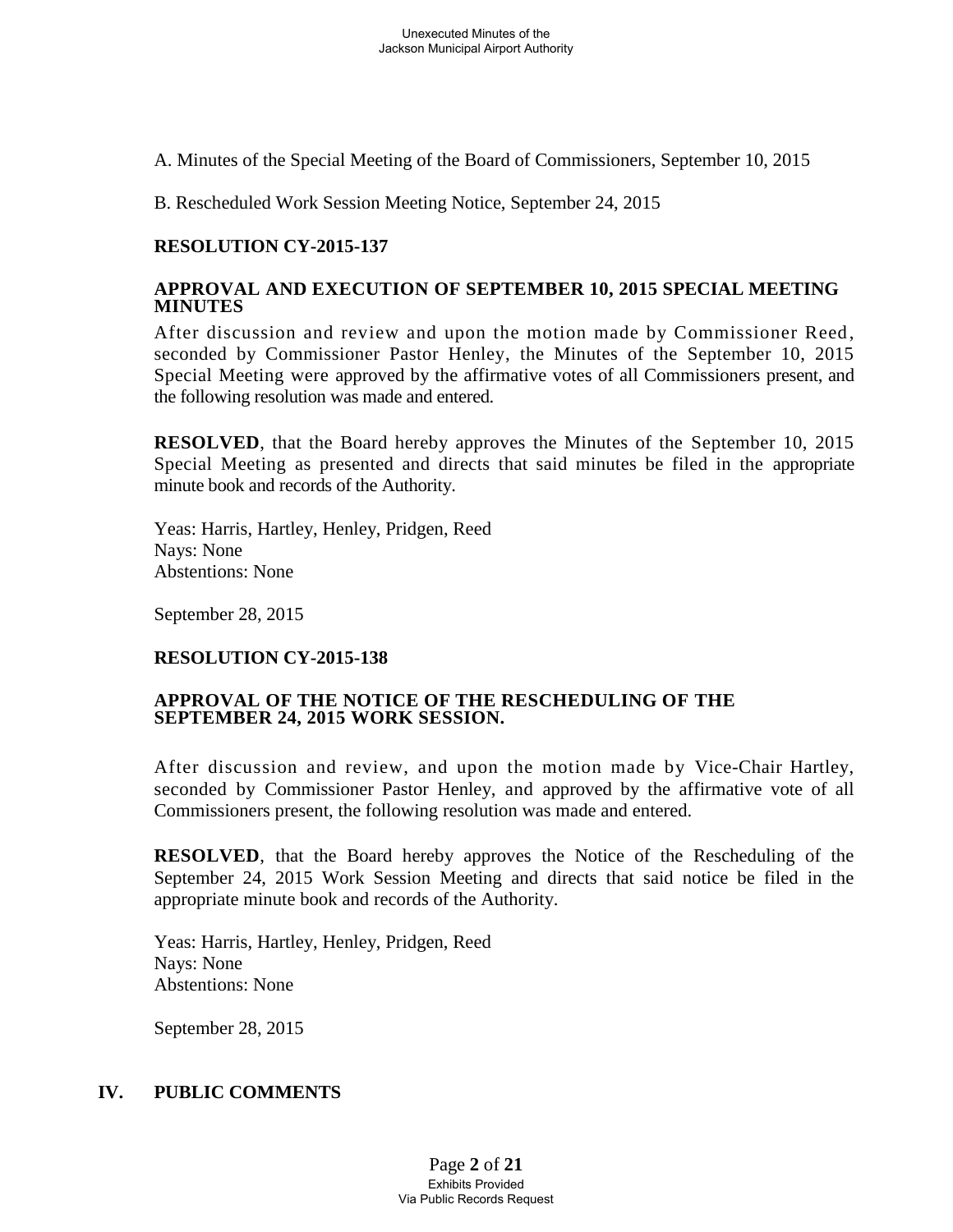None

## **V. REPORTS**

## **A. Chair Harris**

None

## **B. Chief Executive Officer**

Mr. Carl D. Newman, CEO, addressed comments to the Board as he went through Agenda items and made references to supporting documentation in the **Packet for 9-28-15 ("Meeting Packet").** The Meeting Packet is attached as an **[Exhibit](../2015-02%20Board%20Meeting/Packet.pdf)** to the September 28, 2015 Regular Monthly Meeting Minutes.

| 1. Airport Project Manager Summary, Period Ending |  |
|---------------------------------------------------|--|
|                                                   |  |
| .                                                 |  |

- *2. Airport Activity Statistics Report, Period Ending*  August 31, 2015*........................................................................................... Page 14*
- *3. Employee and Organizational Recognitions..............................................Page 28*

Mr. Newman and the Board congratulated Celestine Davis, Communication Officer, Airport Communication Department, for her selection as JMAA Employee of the Month for September, 2015, and presented the award to her. The Board of Commissioners and others in attendance congratulated Ms. Davis. The Board and Mr. Newman then took a photograph with Ms. Davis.

Chair LaWanda Harris then recognized former Commissioner, J. R. Jones and thanked him for his attendance and former service. The Commissioners and audience members applauded Mr. Jones for his prior service.

Mr. Newman then recognized Mr. Woody Wilson, Director of Capital Programming, and announced that Mr. Wilson will be retiring effective September 30, 2015 and thanked him for his service. The Board of Commissioners and others in attendance congratulated Mr. Wilson. The Board and Mr. Newman then took a photograph with Mr. Wilson.

## **C. Attorney**

Attorney Walker

 $\overline{a}$ 

 *1. Adopting Resolution Adopting Policies and Procedures of the Jackson Municipal Airport Authority Regarding the Sale of Surplus Property.* 

<sup>1</sup>  *"Page #" refers to the page number in the meeting Packet.*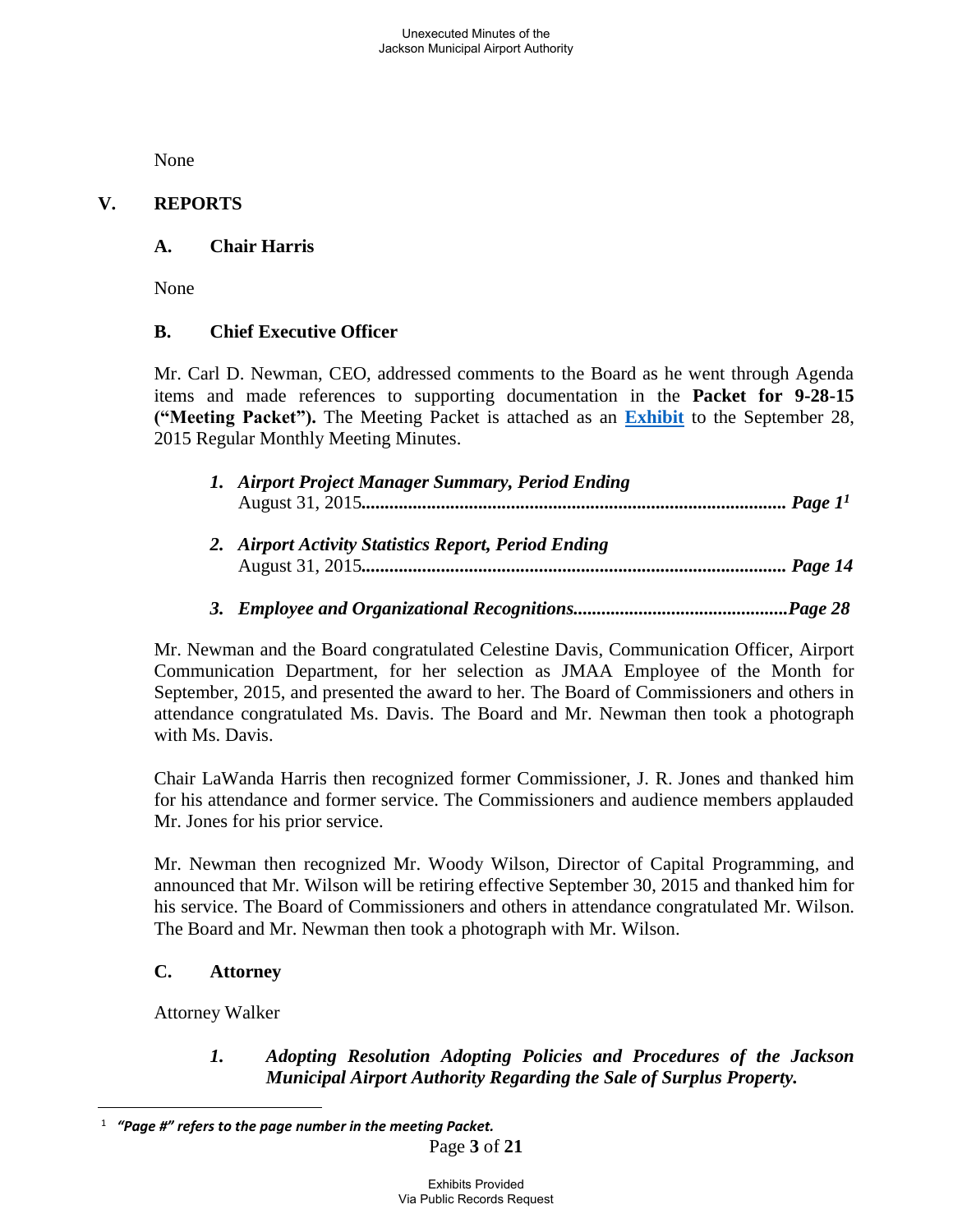#### **RESOLUTION CY-2015-139**

## **RESOLUTION ADOPTING THE POLICIES AND PROCEDURES OF JACKSON MUNICIPAL AIRPORT AUTHORITY REGARDING THE SALE OF SURPLUS PROPERTY**

Upon motion by Vice Chair Hartley, seconded by Commissioner Pastor Henley, the following **RESOLUTION** was made and unanimously approved.

**WHEREAS**, the Board of Commissioners may determine from time to time that personal property owned by Jackson Municipal Airport Authority ("JMAA" or "Authority") is of no further use to the JMAA, and will better serve the JMAA by being sold; and

**WHEREAS**, airports are authorized by Section 61-3-19, of the Mississippi Code Annotated, to declare and sell surplus property, and required to adhere to and act in accordance with Section 61-3-19; and

**WHEREAS**, the Board has considered the request of JMAA's Staff to adopt the policy entitled "Declaration and Sale of Surplus Property," located at Pages 29-31 of the Meeting Packet; and

**WHEREAS**, JMAA's Staff shall manage the sale of the surplus property in accordance with the policy referenced herein; and

**WHEREAS**, the proceeds from the sale of the surplus property shall be deposited in the account of the Authority for use by the Authority; and

**NOW BE IT THEREFORE, RESOLVED** that the Board of Commissioners adopts the printed DECLARATION AND SALE OF SURPLUS PROPERTY POLICY. JMAA's Staff shall manage the sale of all surplus property in accordance with said policy. Further, that said policy is located in the September 28, 2015 Board Meeting Packet at pages 29-31, and is attached as an exhibit to this resolution as Exhibit A.

Yeas: Harris, Hartley, Henley, Pridgen, Reed Nays: None Abstentions: None

September 28, 2015

*2. Adoption of the Resolution Adopting the Printed Tax-Exempt Financing Compliance Procedure of the Jackson Municipal Airport Authority* 

**RESOLUTION CY-2015-140**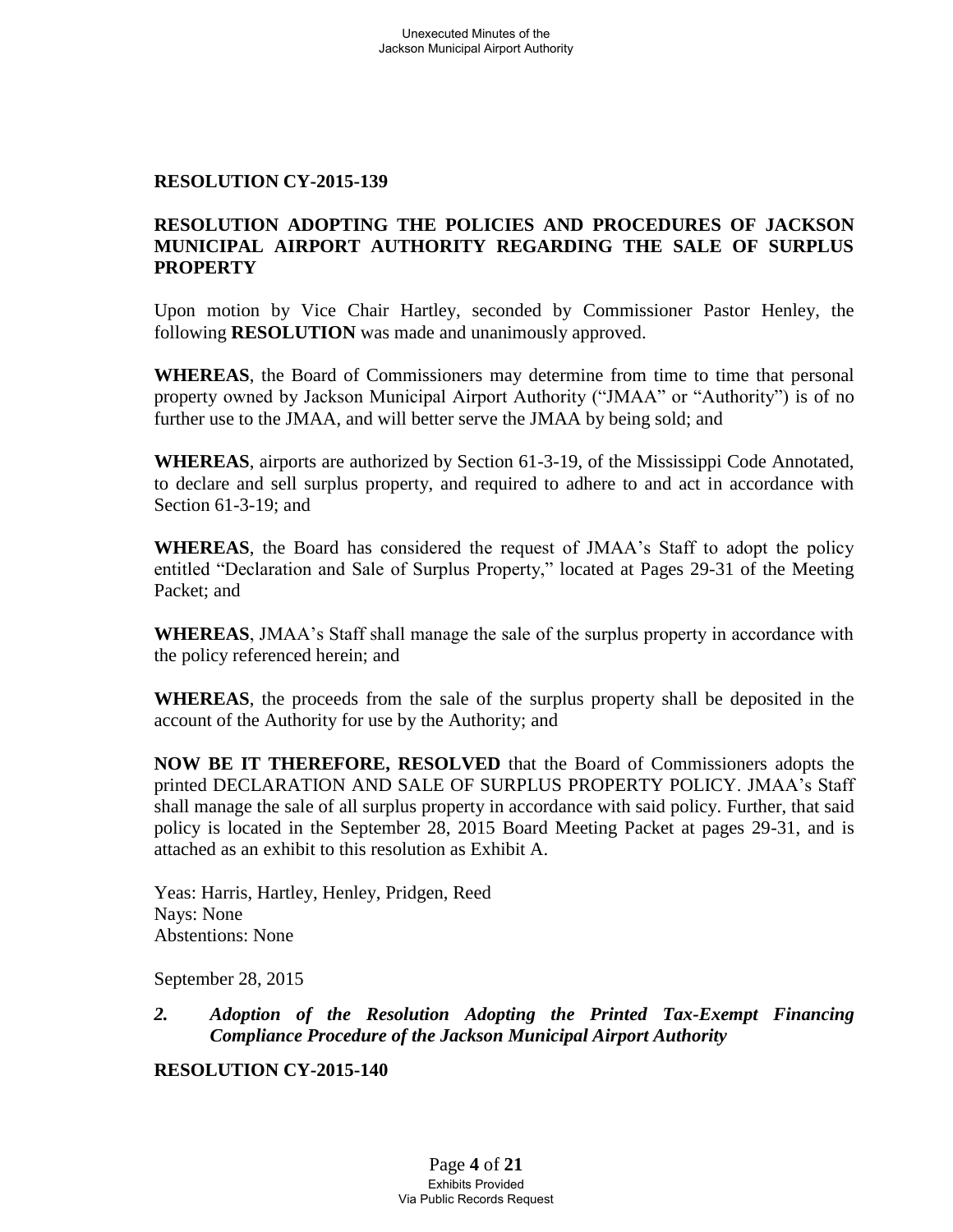### **RESOLUTION ADOPTING THE PRINTED TAX-EXEMPT FINANCING COMPLIANCE PROCEDURE OF THE JACKSON MUNICIPAL AIRPORT AUTHORITY**

Upon motion by Commissioner Reed, seconded by Commissioner Dr. Pridgen, the following **RESOLUTION** was made and unanimously approved.

**WHEREAS**, the Jackson Municipal Airport Authority ("JMAA"), from time to time, uses Tax-Exempt Bonds to finance the cost of projects and purchases related to the operation of a public airport; and

**WHEREAS,** the Internal Revenue Code of 1986, as amended, and regulations adopted pursuant thereto, from time to time, impose ongoing reporting requirements related to the proceeds of Tax-Exempt Bonds and the projects and purchases financed by Tax-Exempt Bonds, which requirements focus on the investment, use and expenditure of proceeds of Tax-Exempt Bonds and related funds, as well as restrictions on the use of projects and facilities financed with Tax-Exempt Bonds; and

**WHEREAS**, the Internal Revenue Service has advised that all issuers of Tax-Exempt Bonds should have their own adopted, printed procedures regarding on-going compliance with the federal tax requirements for Tax-Exempt Bonds; and

**WHEREAS**, JMAA is required, under the continuing disclosure undertakings, to provide disclosure of certain financial information and operating data and to file notices of certain material events to the market place to facilitate informed market trading in Tax-Exempt Bonds issued by JMAA; and

**WHEREAS,** JMAA is committed to full compliance with federal tax and securities law requirements for all of its outstanding and future Tax-Exempt Financing.

**IT IS THEREFORE RESOLVED** that the Board of Commissioners of JMAA adopts the printed TAX-EXEMPT FINANCING COMPLIANCE POLICY, which is attached to this Resolution as Exhibit A, in compliance with Internal Revenue Service and Securities and Exchange Commission directives.

Yeas: Harris, Hartley, Henley, Pridgen, Reed Nays: None Abstentions: None

September 28, 2015

## *3. Attorney Walker reported that the remaining matter will be taken up later on the Agenda during Executive Session.*

#### **VI. ACTION ITEMS**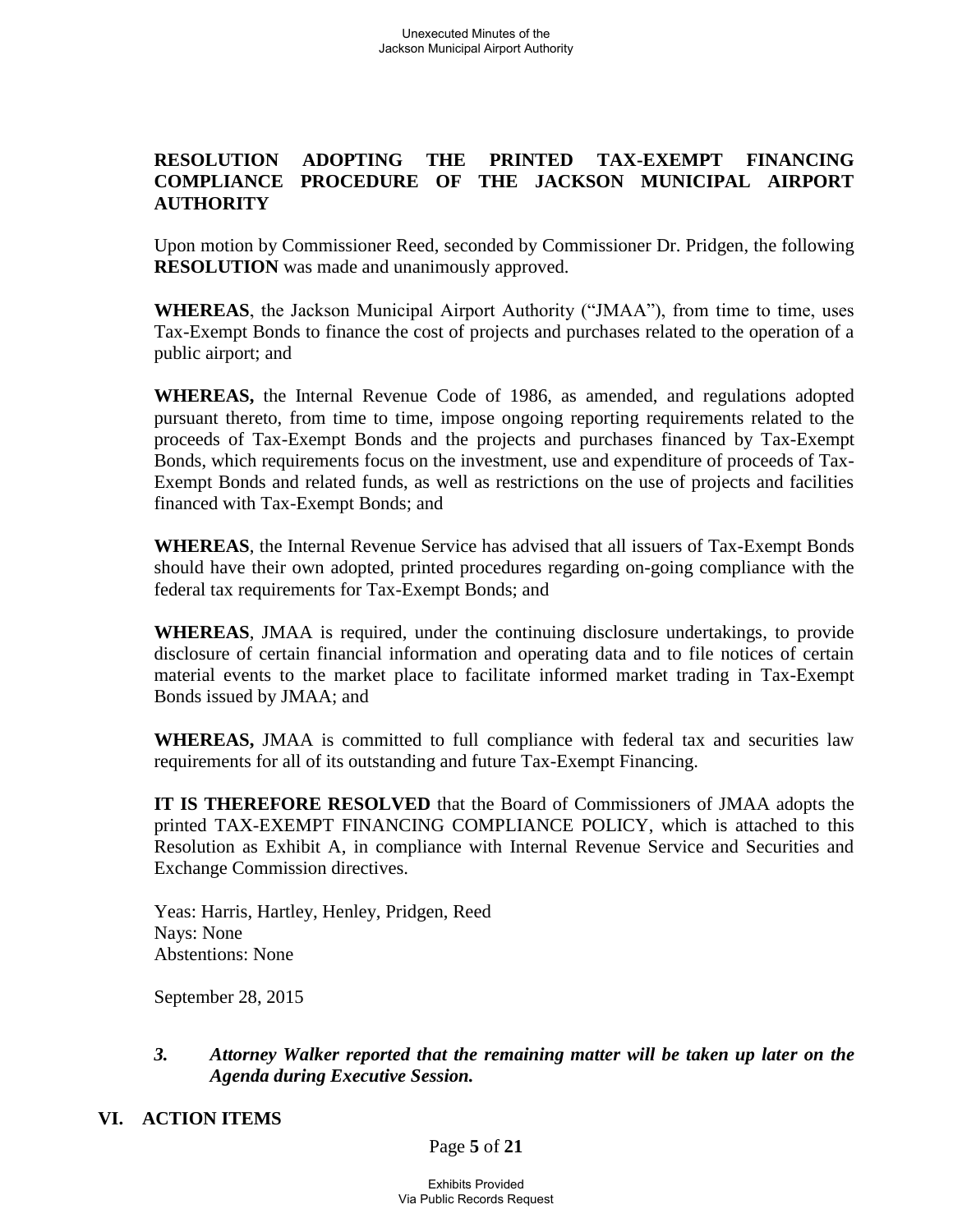#### **A. Financial Matters**

#### **1.** *Financial Reports for August 2015:*

- a. Balance Sheet: Accept.............................................................. Page 45
- b. Income Statement: Accept........................................................ Page 46

Chair Harris directed the Board's attention to the Balance Sheet, Income Statement and the Claims Docket for August, 2015 included in the Packet.

#### **RESOLUTION CY-2015-141**

#### **RESOLUTION ACCEPTING/APPROVING AUGUST FINANCIAL REPORTS**

Upon motion by Commissioner Pastor Henley, seconded by Commissioner Reed, the following **RESOLUTION** was made and approved by unanimous vote.

**WHEREAS,** the Board of Commissioners (the "Board") of the Jackson Municipal Airport Authority (the "Authority") has reviewed and considered the Authority's Balance Sheet and Income Statement ("the Financial Reports") for the month and period ending August 31, 2015, which was included in the Packet, pages 46-48, and was distributed to the Board prior to the September Regular Meeting of the Board.

**IT IS THEREFORE, RESOLVED** that the Board hereby accepts and approves the Financial Reports: Balance Sheet and Income Statement for August, 2015.

Yeas: Hartley, Pridgen, Harris, Reed, Henley Nays: None Abstentions: None

September 28, 2015

c. Claims Docket for August, 2015: Approve…………….........................Page 49

## **RESOLUTION CY-2015-142**

## **RESOLUTION APPROVING CLAIMS DOCKET**

Upon motion by Vice Chair Hartley, seconded by Commissioner Dr. Pridgen, the following **RESOLUTION** was made and approved by unanimous vote.

**WHEREAS**, the Board of Commissioners (the "Board") of the Jackson Municipal Airport Authority (the "Authority") has reviewed and considered the Authority's Claims Docket ("Claims") for the month and period ending August 31, 2015, which was included in the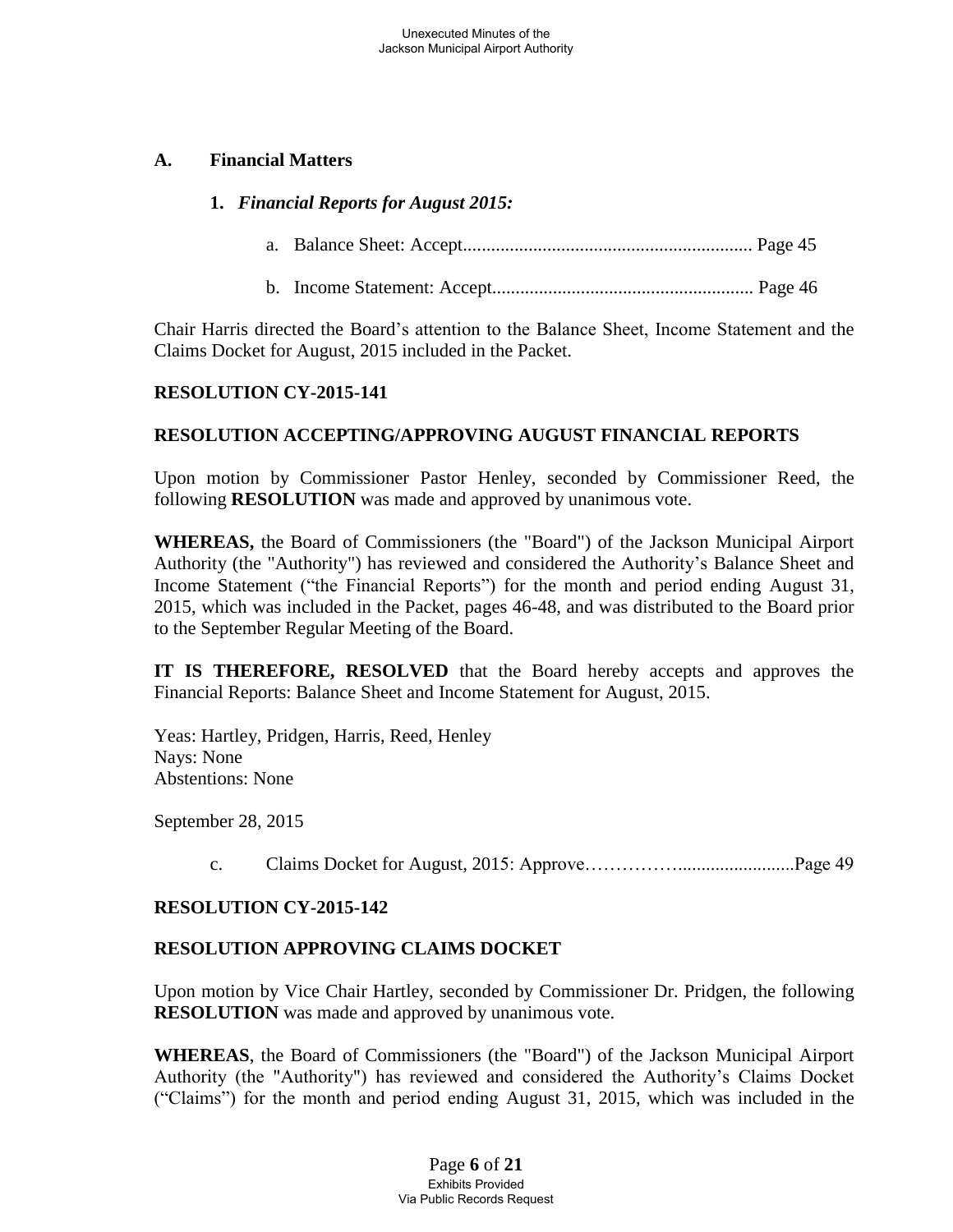Packet, pages 49-54, and was distributed to the Board prior to the September 28, 2015 Regular Monthly Meeting of the Board.

**IT IS THEREFORE, RESOLVED** that the Board hereby authorizes payment of the Claims in the amount of \$809,727.62.

Yeas: Hartley, Pridgen, Harris, Reed, Henley Nays: None Abstentions: None

September 28, 2015

## *2. Fiscal Year 2016 Operating Budget, JMAA: Approve……………..Page 55*

#### **RESOLUTION CY-2015-143**

#### **RESOLUTION APPROVING OPERATING BUDGET FOR 2016 FISCAL YEAR**

Upon motion by Commissioner Pastor Henley, seconded by Commissioner Reed, the following **RESOLUTION** was made and unanimously approved.

**WHEREAS**, the Board of Commissioners (the "Board") of the Jackson Municipal Airport Authority (the "Authority") has reviewed and considered the Fiscal Year 2016 Operating & Maintenance Budget and the Fiscal Year Capital Budget, in the FY 2016 Budget Presentation Booklet, which was distributed to the Board prior to the September 24, 2015 Work Session of the Board, the changes requested by the Commissioners during the September 24, 2015 Work Session, and the key elements of the proposed Operating & Maintenance Budget and Primary Funding Sources for Capital Expenditures estimated to be undertaken in Fiscal Year 2016, which are contained in the Memorandum dated September 22, 2015, at pages 55-56 of the Meeting Packet.

**IT IS THEREFORE, RESOLVED** that the Board hereby adopts and approves the Fiscal Year 2016 Operating & Maintenance Budget and the Fiscal Year Capital Budget as presented during the September 24, 2015 Work Session, with the changes requested by the Board during the September 24, 2015 Work Session, and the key elements of the proposed Operating & Maintenance Budget and Primary Funding Sources for Capital Expenditures estimated to be undertaken in Fiscal Year 2016, which are contained in the Memorandum dated September 22, 2015, at pages 55-56 of the Meeting Packet.

Yeas: Hartley, Pridgen, Harris, Reed, Henley Nays: None Abstain: None

September 28, 2015

*3. Early Issues……………………………………………...…………..Page 57*

Page **7** of **21**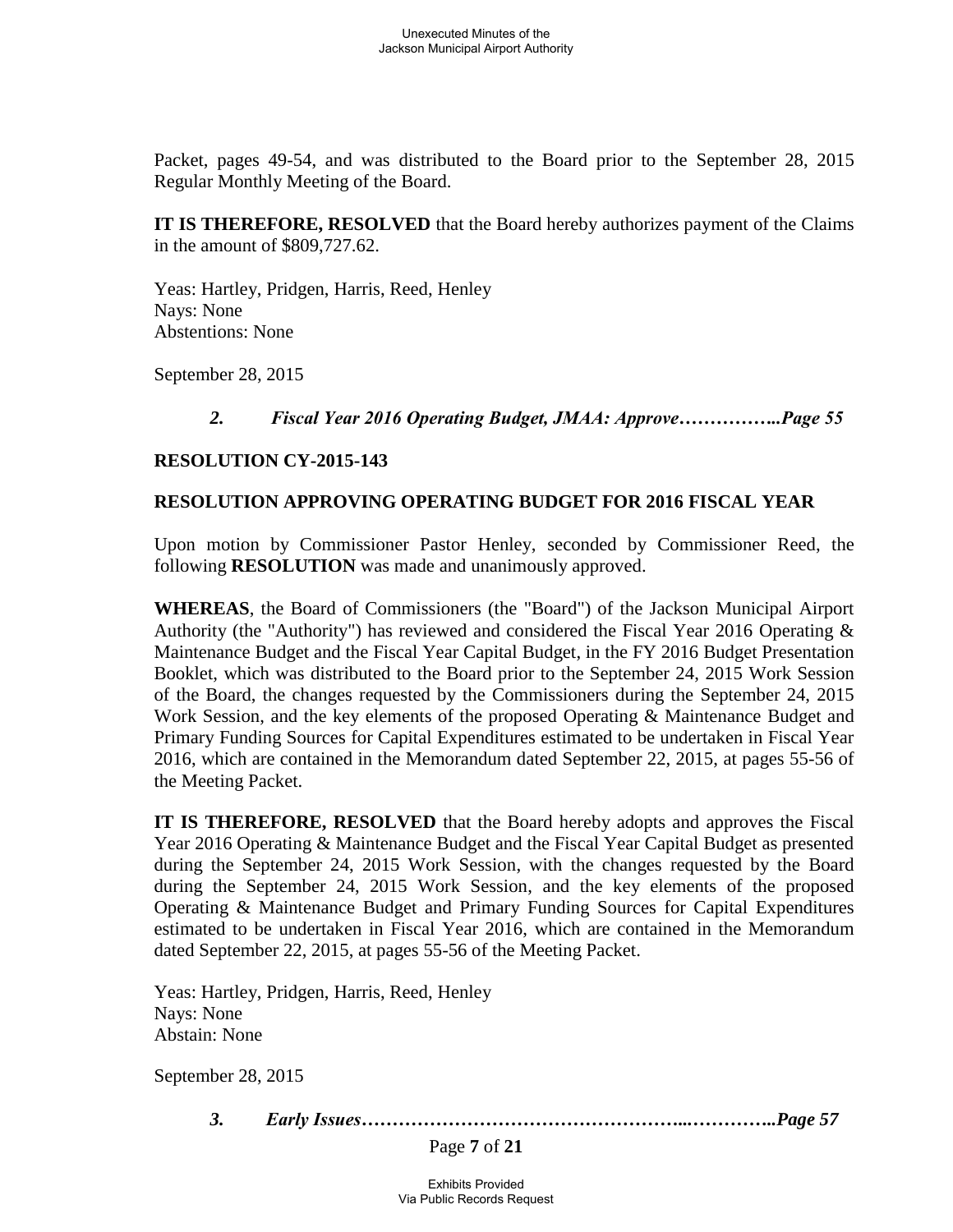Mr. Newman, CEO, announced that the meeting would be better served if the Early Issues on the Agenda were passed and returned to later in the Board Meeting. Therefore, this was done.

#### **B. Service Agreements**

### *1. Airport Minority Advisory Council Regional Forum, JMAA: Authorize Amendment to Agreement and Increase Project Budget…………………………………Page 58*

Commissioner Pridgen expressed her opinion as to eliminating the Commissioners' Breakfast as the financial commitment required was not worth the proposed cost because of the limited number of Commissioners registered for the AMAC Forum.

Mr. Newman, CEO, asked that the Commissioners consider increasing the budget by \$3900.00 instead of amending the agreement with AMAC to have \$1000.00 available for JMAA's Staff to use for a possible Commissioners' Breakfast. He told the Board that Staff would make every effort to use the least amount of the funds as possible. In addition, he informed the Board that the Staff would search for sponsors for the Commissioners' Breakfast. After some discussion, the Commissioners agreed to vote in accordance with Mr. Newman's proposal.

#### **RESOLUTION CY-2015-144**

**RESOLUTION AS TO AUTHORIZING AN INCREASE OF THE CURRENT AMAC PROJECT BUDGET BY \$3900.00 FOR FLORAL ARRANGEMENTS, AN AVIATION THEMED ICE SCULPTURE, COMMISSIONERS' BREAKFAST ON OCTOBER 15, 2015 AND OTHER AMAC FORUM PROJECT RELATED EXPENSES.**

Upon motion by Commissioner Reed, seconded by Vice Chair Hartley, the following **RESOLUTION** was made and unanimously approved.

**WHEREAS**, the Board has considered the request of JMAA's Staff for approval to increase the financial commitment for the AMAC Regional Forum Project ("Project") by \$3,900.00 for services, commodities, a possible Commissioners' Breakfast, and other miscellaneous expenses paid by JMAA to persons and entities other than AMAC, for a total Project budget of \$45,700; and

**WHEREAS**, the Board finds that such request, which is explained in the Memorandum dated September 28, 2015, at pages 58-61 of the Meeting Packet, ought to be granted except for amending the Service Agreement with the Airport Minority Council Advisory Council; and

**IT IS THEREFORE, RESOLVED** that the Board authorizes JMAA's Staff to increase the financial commitment for the AMAC Regional Forum Project ("Project") by \$3,900.00 for services, commodities, a possible Commissioners' Breakfast, and other miscellaneous

> Page **8** of **21** Exhibits Provided Via Public Records Request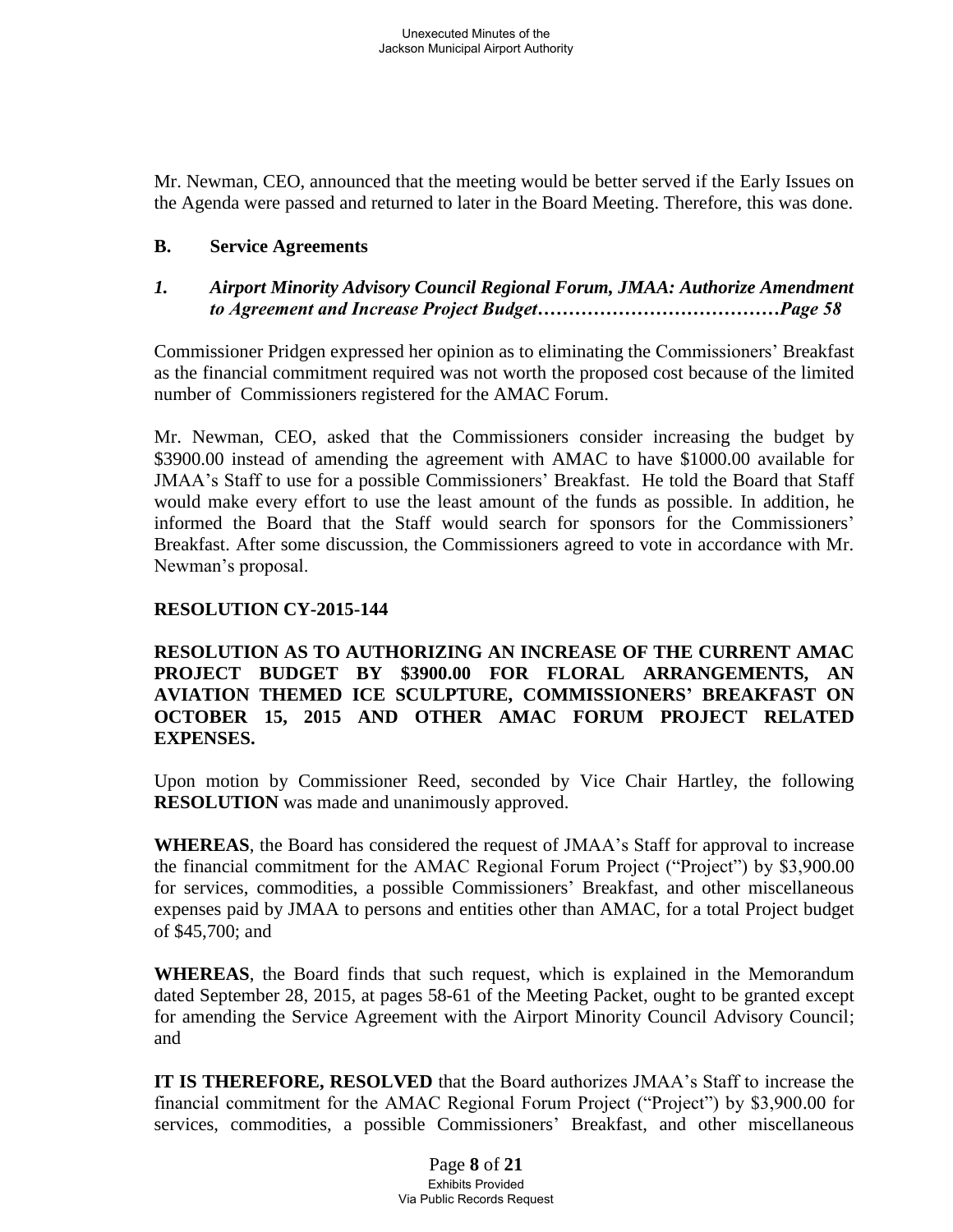expenses paid by JMAA to persons and entities other than AMAC, for a total Project budget of \$45,700. The Board finds that such request is explained in the Memorandum dated September 28, 2015, at pages 58-61 of the Meeting Packet, and further explained in Mr. Newman's proposal which is stated above. Excepted from this Resolution is the amendment of the Service Agreement with the Airport Minority Advisory Council which is included in the previously identified Memorandum.

 Yeas: Hartley, Pridgen, Harris, Reed, Henley Nays: None Abstentions: None

September 28, 2015

Mr. Newman directed the Board's attention back to the Early Issues item on the Agenda.

#### **Early Issue:**

Mr. Newman, CEO, announced that the Staff is requesting the Authority to make three (3) early issue payments of three (3) separate claims filed after the August 2015 Docket closed.

## **RESOLUTION CY-2015-145**

# **RESOLUTION AUTHORIZING EARLY ISSUE PAYMENTS FOR THREE CLAIMS FILED AFTER CLOSING OF THE AUGUST 2015 DOCKET**

Upon motion by Commissioner Pastor Henley, seconded by Commissioner Dr. Pridgen, the following **RESOLUTION** was made and unanimously approved.

**WHEREAS,** the Board has considered the request of JMAA's Staff for the authority to provide payments of: (i) \$225.00 to PJ's Talks and Tours for AMAC Regional Forum tour guide services; (ii) \$225.00 to Alferdteen Harrison for AMAC Regional Forum tour guide services; and (iii) \$750.00 to Dawson List  $d/b/a$  Ice Dragon Ice Sculptures for supplying a decorative ice sculpture to display during the AMAC Regional Forum; and

**WHEREAS**, the Board finds that such requests, which are fully explained in a Memorandum dated September 25, 2015, at page 57 of the Meeting Packet, ought to be granted.

**IT IS THEREFORE, RESOLVED** that JMAA's Staff is authorized to pay the following amounts to the following persons/entities for the following items/services: (i) \$225.00 to PJ's Talks and Tours for AMAC Regional Forum tour guide services; (i) \$225.00 to Alferdteen Harrison for AMAC Regional Forum tour guide services; and (iii) \$750.00 to Dawson List  $d/b/a$  Ice Dragon Ice Sculptures for supplying a decorative ice sculpture to display during the AMAC Regional Forum. The Board finds that such requests are fully explained in the Memorandum dated September 25, 2015, at page 57 of the Meeting Packet.

Yeas: Hartley, Pridgen, Harris, Reed, Henley

Page **9** of **21**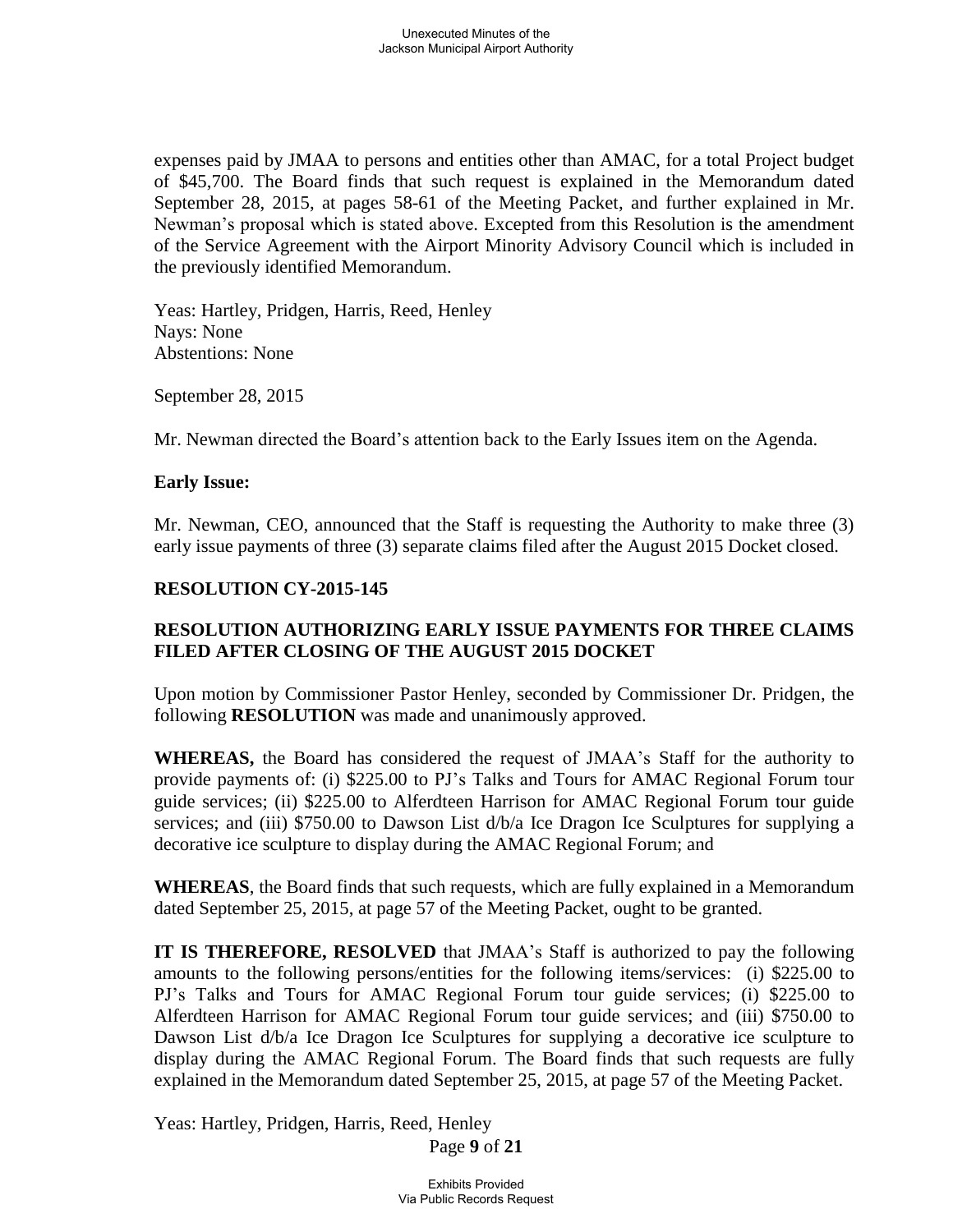Nays: None Abstentions: None

September 28, 2015

#### **Mr. Newman then directed the Board's attention to the remaining Service Agreements.**

 *2. Advertising Services at Jackson State University Football Events, JAN: Authorize Agreement (Capturion Network, LLC)……………………Page 62*  **RESOLUTION CY-2015-146**

## **RESOLUTION AS TO PROFESSIONAL ADVERTISING SERVICES WITH CAPTURION NETWORK, LLC TO ADVERTISE JMAA DURING CERTAIN JACKSON STATE UNIVERSITY 2015 HOME FOOTBALL GAMES**

Upon motion by Commissioner Pastor Henley, seconded by Commissioner Reed, the following **RESOLUTION** was made and unanimously approved.

**WHEREAS**, the Board has considered the request of JMAA's staff for authority to enter into a service agreement with Capturion Network, LLC ("Capturion"), of Flowood, Mississippi, a Mississippi Limited Liability Corporation, to provide advertising services during the 2015 Home Football games of Jackson State University ("JSU"), a Historically Black University, founded in 1877 and primarily located in Jackson, MS. The fees for the services shall not exceed \$8,000. The term of the proposed agreement will commence on the date of the execution of the agreement and end on December 30, 2015; and

**WHEREAS**, the Board finds that such request, which is fully explained in the Memorandum dated August 27, 2015, at pages 62-63 of the Meeting Packet, ought to be granted.

**IT IS THEREFORE, RESOLVED** that the Board authorizes JMAA's staff to enter into a service agreement with Capturion Network, LLC ("Capturion"), of Flowood, Mississippi, a Mississippi Limited Liability Corporation, to provide advertising services during the 2015 Home Football games of Jackson State University ("JSU"), a Historically Black University, founded in 1877 and primarily located in Jackson, MS. The fees for the services shall not exceed \$8,000. The Board finds that such request is fully explained in the Memorandum dated August 27, 2015, at pages 62-63 of the Meeting Packet.

 Yeas: Hartley, Pridgen, Harris, Reed, Henley Nays: None Abstentions: None

September 28, 2015

 *3. Annual Chiller Preventive Maintenance and Inspection, JAN: Authorize Agreement (Metro Building Services)………………………………...Page 64*

> Page **10** of **21** Exhibits Provided Via Public Records Request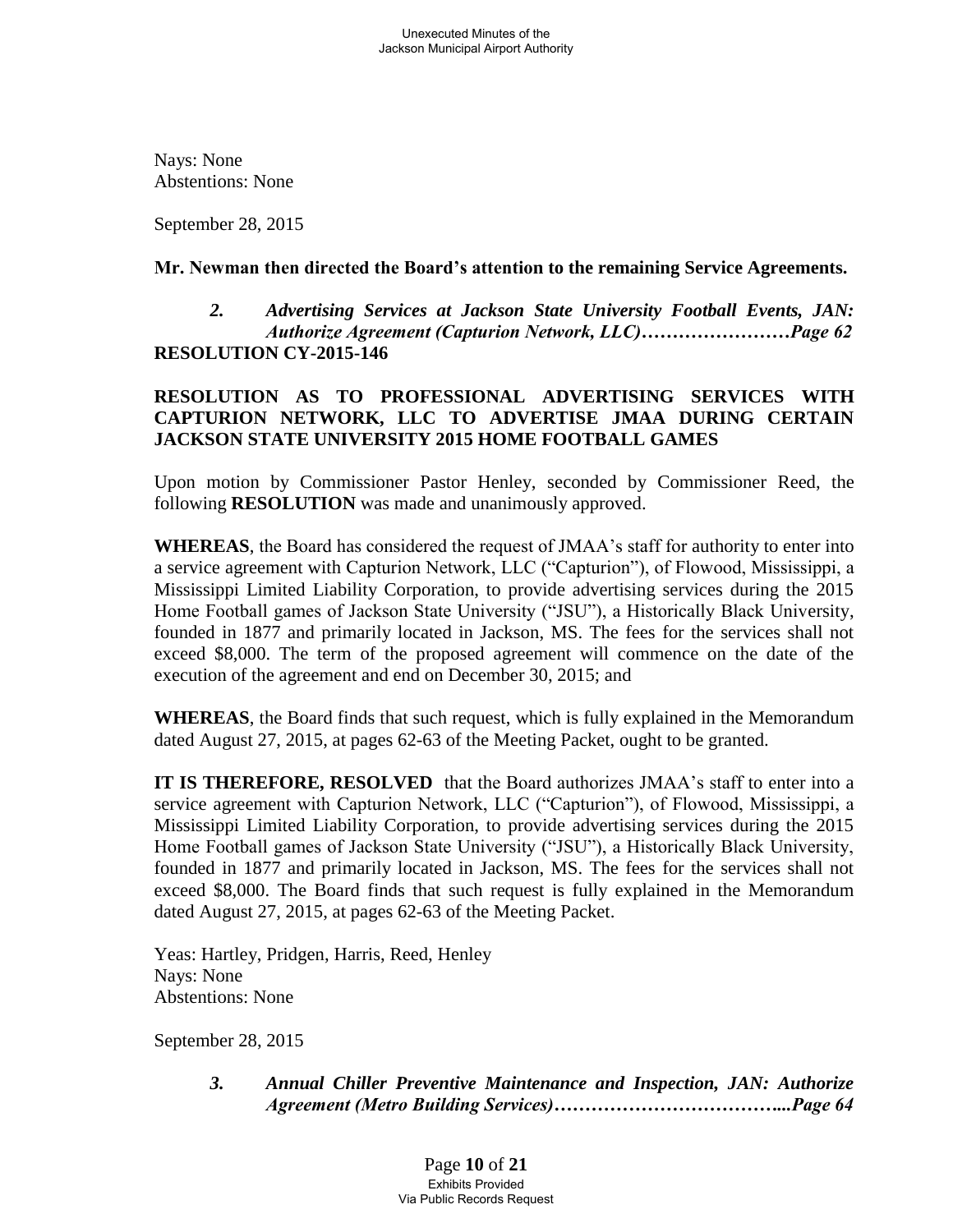#### **RESOLUTION CY-2015-147**

## **RESOLUTION AS TO A PREVENTIVE MAINTENANCE INSPECTION WITH METRO BUILDING SERVICES, INC.**

Upon motion by Commissioner Pastor Henley, seconded by Commissioner Dr. Pridgen, the following **RESOLUTION** was made and unanimously approved.

**WHEREAS**, the Board has considered the request of JMAA's staff for authority to enter into an agreement with Metro Building Services Inc. of Bolton, MS, a Mississippi Corporation, to perform an annual inspection and preventive maintenance on two York Chillers (275 ton) providing cooling to the terminal building of the Jackson-Medgar Wiley Evers International Airport at a cost not to exceed \$4,960.00; and

**WHEREAS**, the Board finds that such request, which is fully explained in the Memorandum dated September 9, 2015, at pages 64-66 of the Meeting Packet, ought to be granted.

**IT IS THEREFORE, RESOLVED** that the Board authorizes JMAA's staff to enter into an agreement with Metro Building Services Inc. of Bolton, MS, a Mississippi Corporation, to perform an annual inspection and preventive maintenance on two York Chillers (275 ton) providing cooling to the terminal building of the Jackson-Medgar Wiley Evers International Airport at a cost not to exceed \$4,960.00. The Board finds that such request is fully explained in the Memorandum dated September 9, 2015, at pages 64-66 of the Meeting Packet.

 Yeas: Hartley, Pridgen, Harris, Reed, Henley Nays: None Abstentions: None

September 28, 2015

 *4. Tree Trimming and Removal, JAN: Authorize Agreement (Delta Tree Service, Inc. of Jackson)………………………………………………Page 64*

## **RESOLUTION CY-2015-148**

# **RESOLUTION AS TO TREE TRIMMING AND TREE REMOVAL SERVICES WITH DELTA TREE SERVICE, INC.**

Upon motion by Commissioner Pastor Henley, seconded by Vice Chair Hartley, the following **RESOLUTION** was made and unanimously approved.

**WHEREAS**, the Board has considered the request of JMAA's staff for authority to enter into an agreement with Delta Tree Service, Inc. of Jackson, MS, a Mississippi Corporation, to perform the trimming of twelve (12) mature oak trees located along the north end of South Hangar Drive and the removal of one dead pine tree located on airport property next to

#### Page **11** of **21**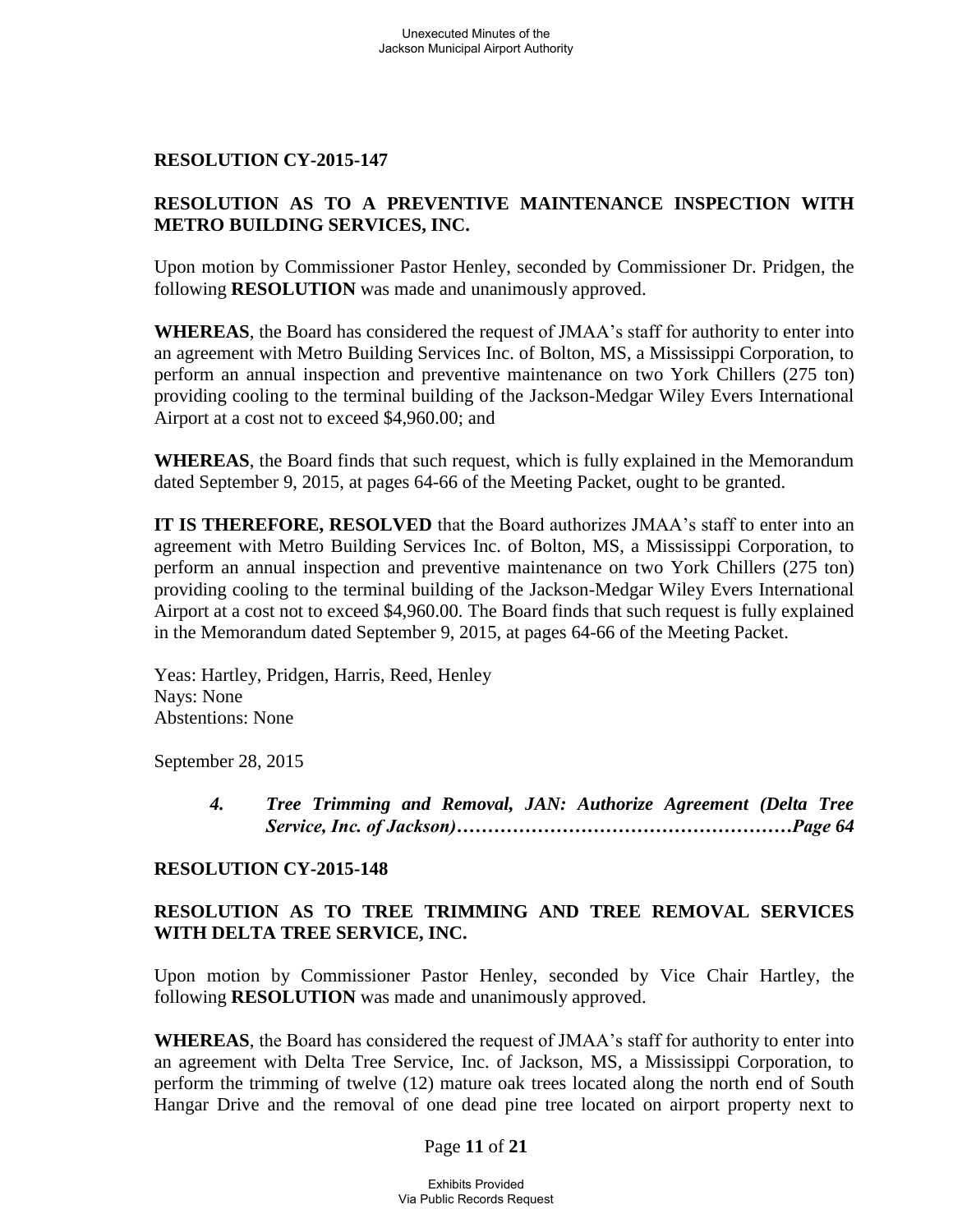Laurel Park Apartment in Flowood, MS, for a sum not to exceed \$7,000; and

**WHEREAS**, the Board finds that such request, which is fully explained in the Memorandum dated September 9, 2015, at pages 67-68 of the Meeting Packet, ought to be granted.

**IT IS THEREFORE, RESOLVED** that the Board authorizes JMAA's staff to enter into an agreement with Delta Tree Service, Inc. of Jackson, MS, a Mississippi Corporation, to perform the trimming of twelve (12) mature oak trees located along the north end of South Hangar Drive and the removal of one dead pine tree located on airport property next to Laurel Park Apartment in Flowood, MS, for a sum not to exceed \$7,000. The Board finds that such request is fully explained in the Memorandum dated September 9, 2015, at pages 67-68 of the Meeting Packet.

 Yeas: Hartley, Pridgen, Harris, Reed, Henley Nays: None Abstentions: None

September 28, 2015

 *5. Hardware and Software Licenses and Support Agreement, JMAA: Authorize Renewals…...……………………………………………....Page 69*

## **RESOLUTION CY-2015-149**

## **RESOLUTION AS TO AUTHORIZING THE RENEWAL OF CERTAIN HARDWARE AND SOFTWARE LICENSES AND SUPPORT AGREEMENTS CURRENTLY REGISTERED AT JMAA.**

Upon motion by Commissioner Pastor Henley, seconded by Vice Chair Hartley, the following **RESOLUTION** was made and unanimously approved.

**WHEREAS**, the Board has considered the request of JMAA's staff for authority to renew certain hardware, software license and support agreements for software packages and services currently registered to JMAA that will begin and/or expire in Fiscal Year 2016; and

**WHEREAS**, the Board finds that such request, which is fully explained in the Memorandum dated August 5, 2015, at pages 69-72 of the Meeting Packet, ought to be granted.

**IT IS THEREFORE, RESOLVED** that the Board authorizes JMAA's staff to renew certain hardware, software license and support agreements for software packages and services currently registered to JMAA that will begin and/or expire in Fiscal Year 2016. The Board finds that such request is fully explained in the Memorandum dated August 5, 2015, at pages 69-72 of the Meeting Packet.

 Yeas: Hartley, Pridgen, Harris, Reed, Henley Nays: None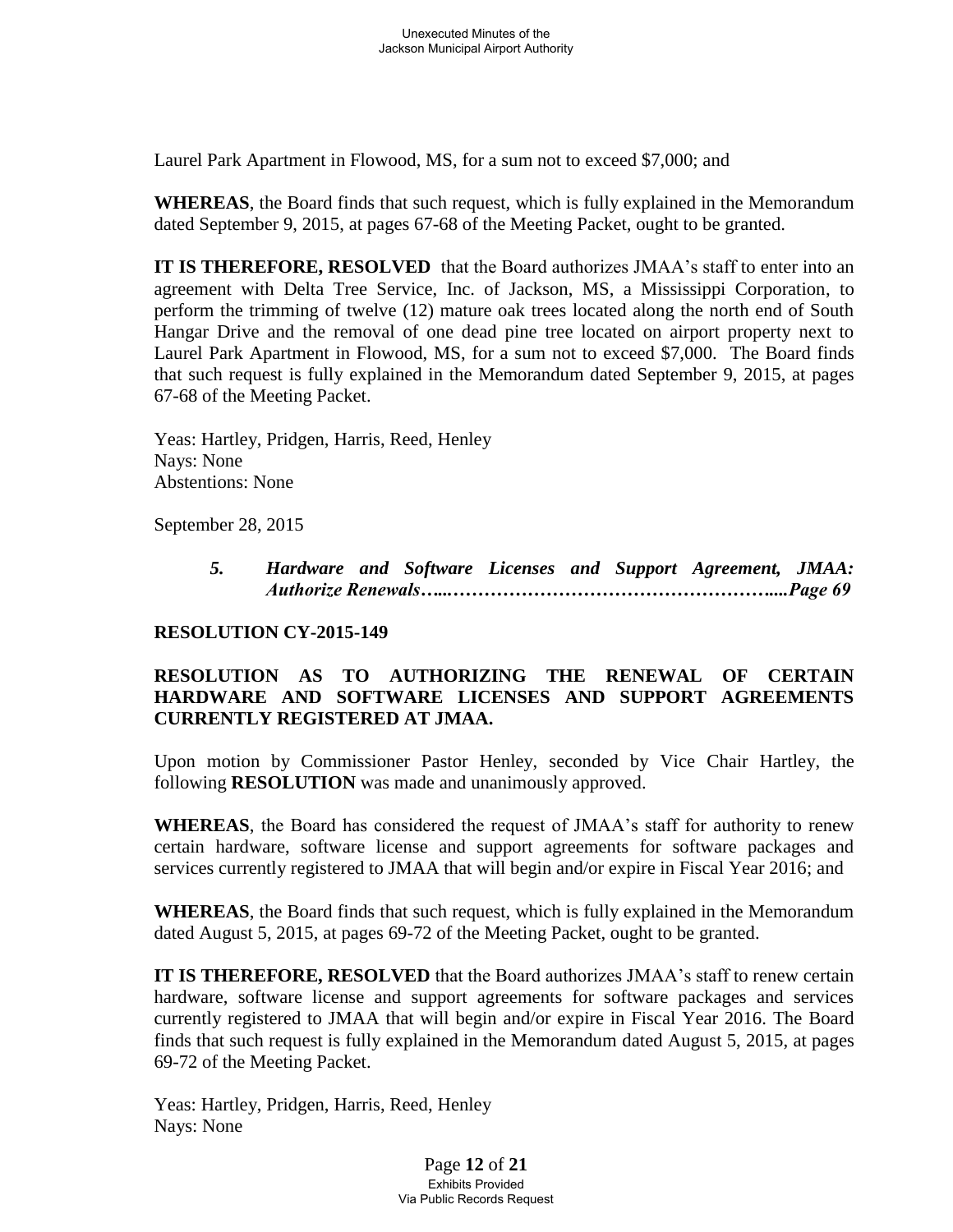Abstentions: None

September 28, 2015

 *6. Employee Drug and Alcohol Used Screening Services; JMAA: Authorize Agreement (Medscreens, Inc.)…………………………………..……Page 73* 

#### **RESOLUTION CY-2015-150 RESOLUTION AS TO A SERVICE AGREEMENT WITH MEDSCREENS, INC. FOR JMAA EMPLOYEES DRUG AND ALCOHOL SCREENINGS.**

Upon motion by Commissioner Dr. Pridgen, seconded by Commissioner Pastor Henley, the following **RESOLUTION** was made and unanimously approved.

**WHEREAS**, the Board has considered the request of JMAA's staff for authority to execute a service agreement with Medscreens, Inc., of Pearl, MS, a Mississippi corporation, to provide random and "reasonable suspicion" drug and alcohol screenings for employees of the Jackson Municipal Airport Authority ("JMAA") ("Services"), for an annual amount not to exceed \$4,000. The fees for individual tests will be \$30.00 per drug screen and \$25.00 per breath alcohol screen. The proposed agreement is for the period of one (1) calendar year commencing October 1, 2015 and ending September 30, 2016, with JMAA having the option to renew for two (2) additional years at the same rates; and

**WHEREAS**, the Board finds that such request, which is fully explained in the Memorandum dated September 8, 2015, at pages 73-75 of the Meeting Packet, ought to be granted.

**IT IS THEREFORE, RESOLVED** that the Board authorizes JMAA's staff to execute a service agreement with Medscreens, Inc., of Pearl, MS, a Mississippi corporation, to provide random and "reasonable suspicion" drug and alcohol screenings for employees of the Jackson Municipal Airport Authority ("JMAA") ("Services"), for an annual amount not to exceed \$4,000. The fees for individual tests will be \$30.00 per drug screen and \$25.00 per breath alcohol screen. The proposed agreement is for the period of one (1) calendar year commencing October 1, 2015 and ending September 30, 2016, with JMAA having the option to renew for two (2) additional years at the same rates. The Board finds that such request is fully explained in the Memorandum dated September 8, 2015, at pages 73-75 of the Meeting Packet.

 Yeas: Hartley, Pridgen, Harris, Reed, Henley Nays: None Abstentions: None

September 28, 2015

## **C. Construction Projects**

Page **13** of **21**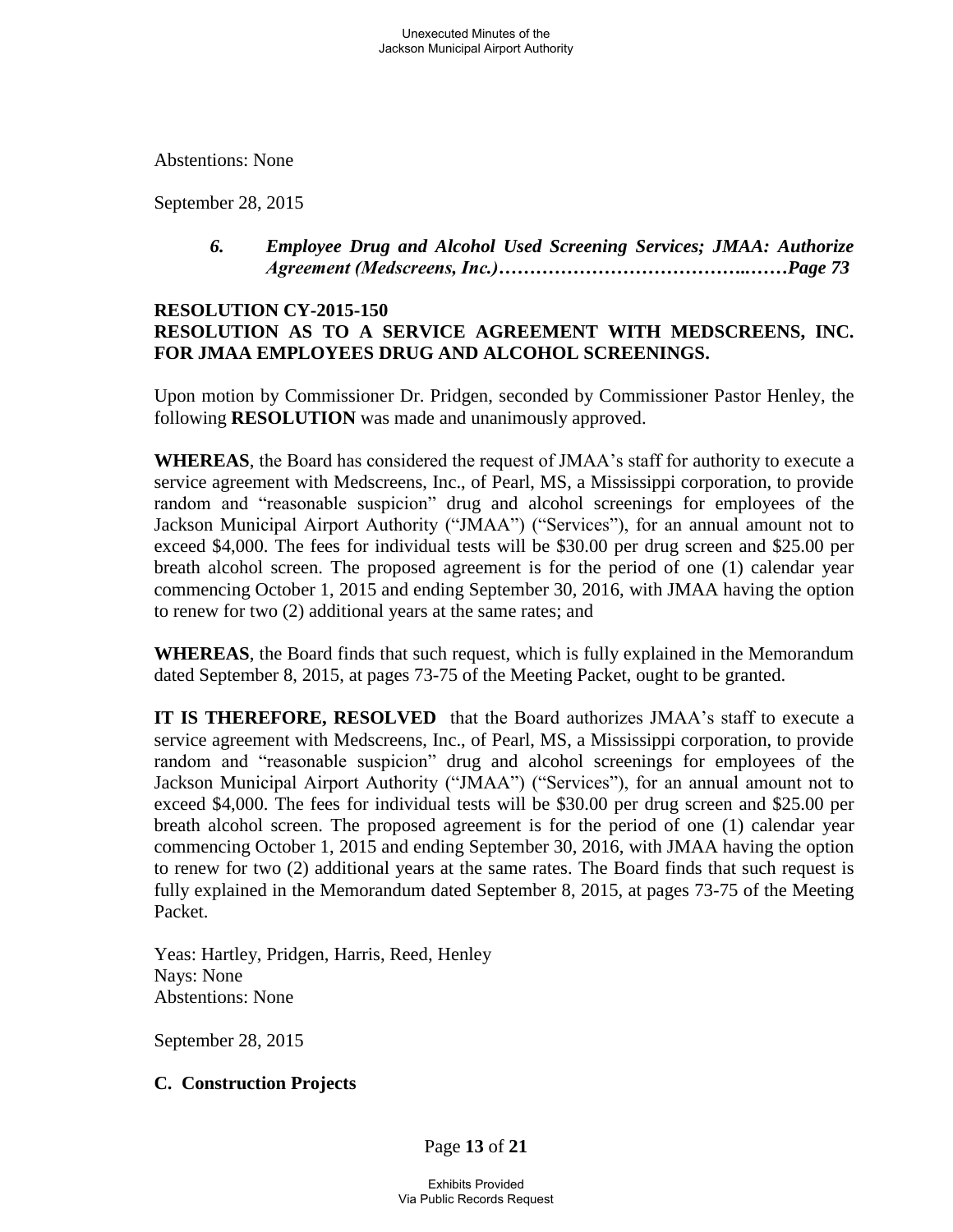*1. JMAA Project No. 11-13, Roadway Signage Improvements, JAN: Authorize Agreement (Dale Partners Architects P.A.)..………………………...Page 76*

#### **RESOLUTION CY-2015-151**

#### **RESOLUTION AUTHORIZING EXECUTION OF AN AMENDMENT TO THE PROFESSIONAL SERVICES AGREEMENT WITH DALE PARTNERS ARCHITECTS P.A. FOR ADDITIONAL DESIGN SERVICES IN SUPPORT OF UPGRADING THE EXISTING ROADWAY SIGNS THAT DIRECT TRAFFIC IN AND AROUND THE JMAA TERMINAL BUILDING AND GROUNDS.**

Upon motion by Commissioner Pastor Henley, seconded by Vice Chair Hartley, the following **RESOLUTION** was made and unanimously approved.

**WHEREAS**, the Board has considered the request of JMAA's Staff for authority to: (i) execute an amendment to the professional services agreement with Dale Partners Architects P.A. ("Dale Partners") of Jackson, Mississippi, to provide additional design services in support of upgrading the existing roadway signs that direct traffic in and around the terminal building and grounds of the Jackson-Medgar Wiley Evers International Airport (JAN); and (ii) revise the current project budget to include the additional work. Proposed fees and expenses to Dale Partners for the additional services are not to exceed \$20,439.00, for a new contract amount of \$88,131.50. The new total project budget of \$515,631.50, to be paid with JMAA funds; and

**WHEREAS**, Dale Partners will be supported by the following sub-consultants: (i) Labozan Associates of Boulder, Colorado to assist with alternate designs and construction documents for the project; (ii) Scott C. Woods and Associates, P.A. ("SCWA") of Madison, Mississippi to continue providing mechanical/electrical designs and energy analysis; and (iii) Valancourt International, LLC of Atlanta, Georgia to continue assisting with technical sign standards and construction fabrication; and

**WHEREAS**, the Board finds that such requests, which are fully explained in the Memorandum dated August 26, 2015, at pages 76-79 of the Meeting Packet, ought to be granted.

**IT IS THEREFORE, RESOLVED** that the Board authorizes JMAA's staff to: (i) execute an amendment to the professional services agreement with Dale Partners Architects P.A. ("Dale Partners") of Jackson, Mississippi, to provide additional design services in support of upgrading the existing roadway signs that direct traffic in and around the terminal building and grounds of the Jackson-Medgar Wiley Evers International Airport (JAN); and (ii) revise the current project budget to include the additional work. Proposed fees and expenses to Dale Partners for the additional services are not to exceed \$20,439.00, for a new contract amount of \$88,131.50. The new total project budget of \$515,631.50 will be paid for with JMAA funds. The Board finds that such request is fully explained in the Memorandum dated August 26, 2015, at pages 76-79 of the Meeting Packet.

> Page **14** of **21** Exhibits Provided Via Public Records Request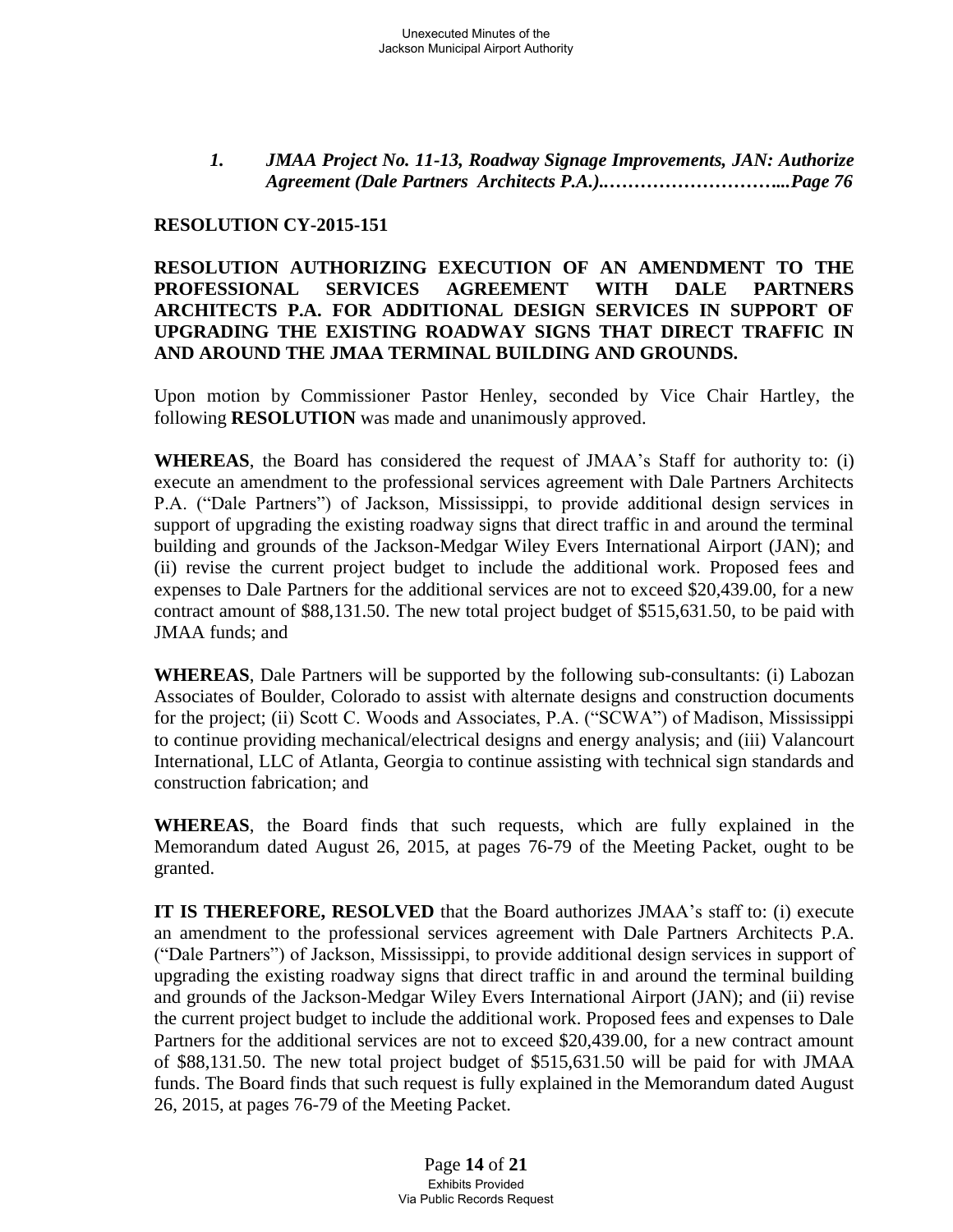Yeas: Hartley, Pridgen, Harris, Reed, Henley Nays: None Abstentions: None

September 28, 2015

#### **D. Procurements**

*1. JMAA Fiscal Year 2016 Property, Casualty and Liability Insurance Renewal: Accept Proposal (Porter's Insurance Agency, Inc. and Hub International Midwest d/b/a Hub International Gulf South ("PIA")………………………………………………………………...Page 80*

#### **RESOLUTION CY-2015-152**

### **RESOLUTION AUTHORIZING ACCEPTANCE OF THE FISCAL YEAR 2016 INSURANCE PROPOSAL BY PORTER'S INSURANCE AGENCY AND HUB INTERNATIONAL MIDWEST LIMITED D/B/A HUB INTERNATIONAL GULF SOUTH.**

Upon motion by Vice Chair Hartley, seconded by Commissioner Reed, the following **RESOLUTION** was made and unanimously approved.

**WHEREAS**, the Board has considered JMAA's Staff's request for authority to: (i) accept the Fiscal Year 2016 insurance renewal proposal by Porter's Insurance Agency, Inc. & Hub International Midwest Limited d/b/a Hub International Gulf South ("PIA"); (ii) bind and purchase the new policies; and (iii) accept any lower quotes should they be submitted in time for PIA's evaluation and recommendation before the new policies are bound.

**WHEREAS**, the Board finds that such requests, which are fully explained in the Memorandum dated August 27, 2015, the new policy display table, and Porter's Insurance Executive Summary, at pages 80-88 of the Meeting Packet, ought to be granted.

**IT IS THEREFORE RESOLVED**, that the Board hereby authorizes JMAA's Staff to: (i) accept the Fiscal Year 2016 insurance renewal proposal by Porter's Insurance Agency, Inc. & Hub International Midwest Limited d/b/a Hub International Gulf South ("PIA"); (ii) bind and purchase the new policies; and (iii) accept any lower quotes should they be submitted in time for PIA's evaluation and recommendation before the new policies are bound. The Board finds that such requests are fully explained in the Memorandum dated August 27, 2015, the new policy display table, and Porter's Insurance Executive Summary, at pages 80-88 of the Meeting Packet.

 Yeas: Hartley, Henley, Harris, Pridgen, Reed Nays: None Abstentions: None

Page **15** of **21**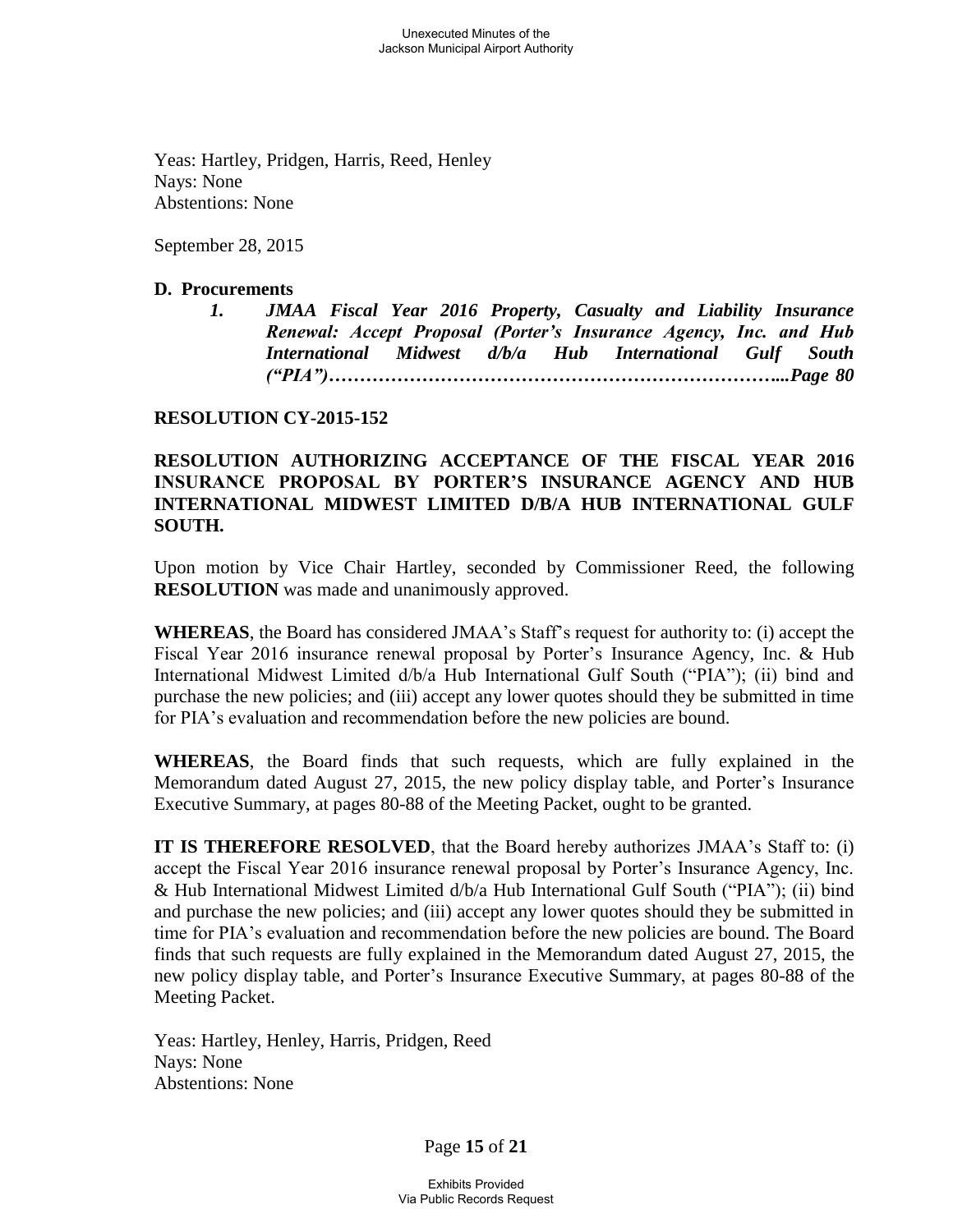September 28, 2015

#### **E. Grants**

None.

### **F. Other Matters**

#### *1. Board Travel-Update*

Chair Harris then announced that Board Members who traveled during September will provide brief presentations about their travel and this was done.

(a) 2015 American Association of Airport Executives-National Airports Conference- Savannah, GA., September 20-22, 2015

 Vice Chair Hartley, Commissioner Dr. Pridgen, Commissioner Henley, and Commissioner Reed attended the AAAE Conference in Savannah, GA, themed "Shaping a Stronger Industry."

The AAAE Conference focused on steps the industry can take to create strategies that work in today's and tomorrow's workplace. During the Conference there were, AAAE Committee Meetings, breakout sessions, roundtable discussions, and receptions. The sessions included discussions concerning policy challenges, staying compliant, transportation network companies, military service to airport professionals, managing a mess and the media, private/public partnerships, hosting national events, safety management system impacts, non-aeronautical development, and the impact of new protocols. The AAAE Conference agenda is attached as an exhibit to the September 28, 2015 Board Meeting Minutes.

#### **G. New Business**

#### **OPEN SESSION**

Commissioner Pastor Henley then moved that the Board go into a Closed Session to discuss whether to go into an Executive Session to consider matters that he believed can be discussed in Executive Session, and Commissioner Reed seconded the motion.

The Board by a vote of 5-0 resolved that the session be closed. Chair Harris asked all, except Mr. Carl D. Newman, CEO, attorneys from Walker Group, PC and The May Law Firm, to leave the room.

All present with the exceptions noted were directed to vacate the room; this was done.

The Board went into Closed Session at 4:53 p.m.

Page **16** of **21** Exhibits Provided Via Public Records Request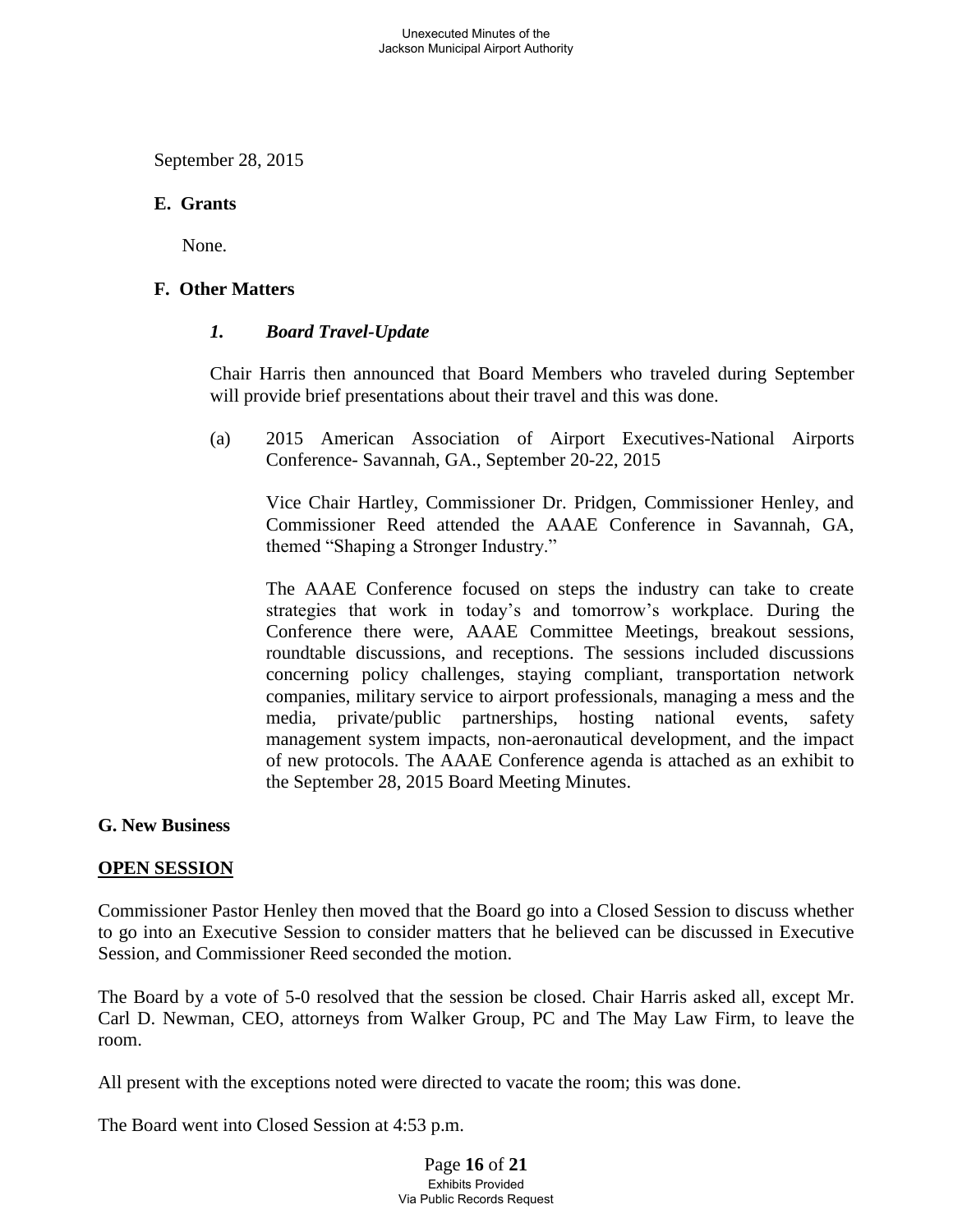### **CLOSED SESSION**

Commissioner Henley then moved that the Board enter into Executive Session to discuss pending litigation and incumbent JMAA personnel matters. Commissioner Dr. Pridgen seconded the motion to enter Executive Session and the Commissioners voted 5-0 to enter Executive Session for the stated purposes.

The Closed Session ended at 4:57 p.m.

#### **OPEN SESSION**

Chair Harris then invited all persons outside the room to re-enter, some did.

Chair Harris then stated in open session that the Board, during Closed Session, voted to enter into Executive Session to consider pending litigation and JMAA personnel matters.

Chair Harris asked all present, with the exception of Mr. Carl D. Newman, CEO, attorneys from Walker Group, PC and The May Law Firm, to leave the room.

The Board went into Executive Session at 4:59 p.m.

#### **EXECUTIVE SESSION**

During the Executive Session, the Board discussed pending litigation and JMAA personnel matters, after which the board resolved the following:

 *1. Authorization to Offer Employment to a Potential Chief Operating Officer Management Employee and Offer a Compensation Package that Includes Relocation Expenses.*

## **RESOLUTION CY-2015-153**

## **RESOLUTION AUTHORIZING JMAA'S CEO TO OFFER EMPLOYMENT TO A POTENTIAL CHIEF OPERATING OFFICER EMPLOYEE AND A SPECIFIED COMPENSATION PACKAGE THAT INCLUDES RELOCATION EXPENSES**

Upon motion by Vice Chair Hartley, seconded by Commissioner Reed, the following **RESOLUTION** was made and unanimously approved.

**WHEREAS,** the Board has considered the request of JMAA's CEO to offer: (i) the position of Chief Operating Officer to a specified potential employee who currently resides outside MS; and (ii) a specified compensation package that includes relocation expenses conditioned on the potential specified management employee residing within the corporate city limits of Jackson, Mississippi.

#### Page **17** of **21**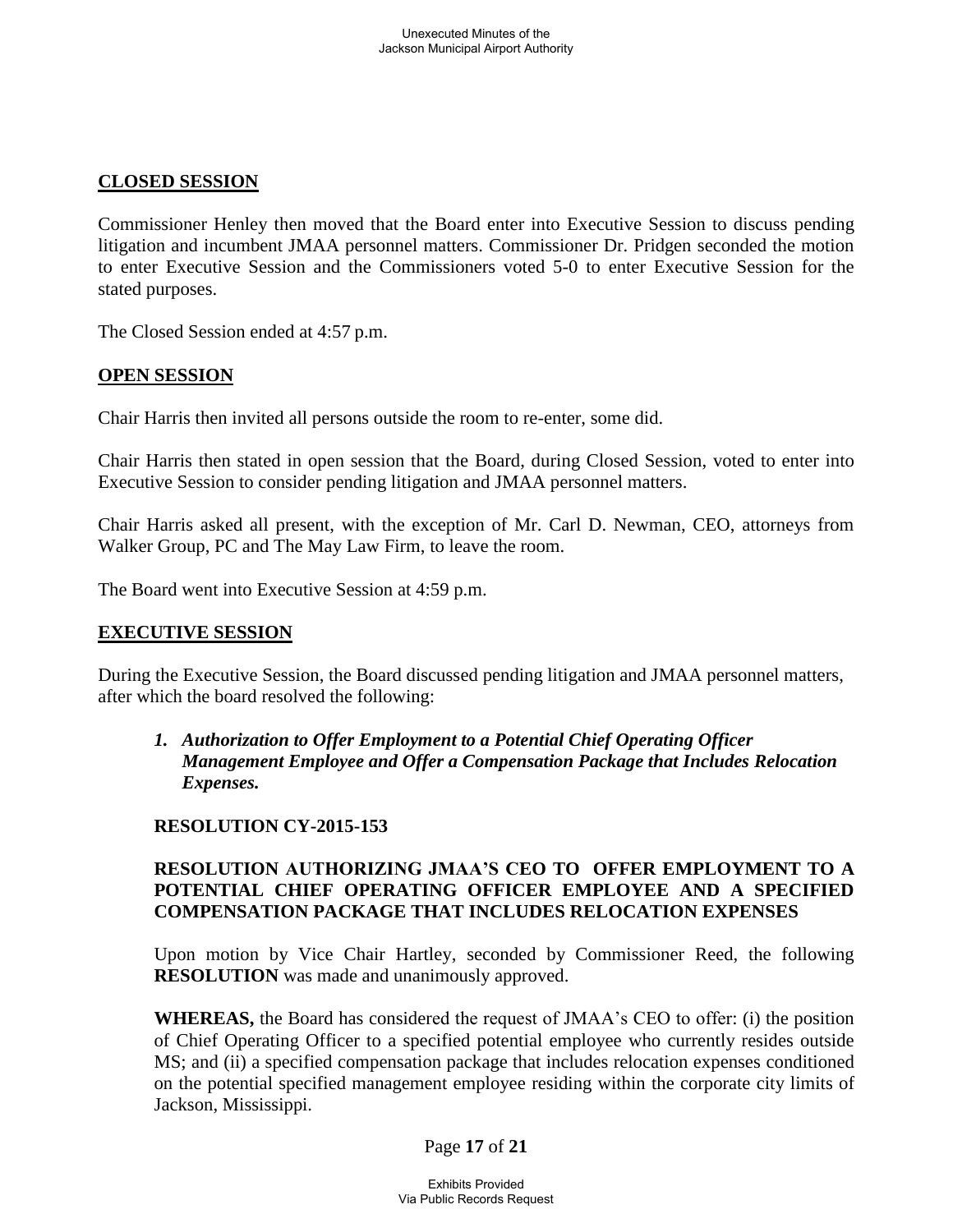**IT IS THEREFORE, RESOLVED** that JMAA's CEO is authorized to offer: (i) the position of Chief Operating Officer to a specified potential employee who currently resides outside MS; and (ii) a specified compensation package that includes relocation expenses conditioned upon the potential specified management employee residing within the corporate city limits of Jackson, Mississippi.

 Yeas: Hartley, Pridgen, Harris, Reed, Henley Nays: None Abstentions: None

September 28, 2015

 *2. Authorization to Offer Employment to a Potential Capital Programming Director Employee and Offer a Compensation Package that Includes Relocation Expenses.*

#### **RESOLUTION CY-2015-154**

## **RESOLUTION AUTHORIZING JMAA'S CEO TO OFFER EMPLOYMENT TO A POTENTIAL CAPITAL PROGRAMMING DIRECTOR EMPLOYEE AND A SPECIFIED COMPENSATION PACKAGE THAT INCLUDED RELOCATION EXPENSES**

Upon motion by Vice Chair Hartley, seconded by Commissioner Dr. Pridgen, the following **RESOLUTION** was made and unanimously approved.

**WHEREAS,** the Board has considered the request of JMAA's CEO to offer: (i) the position of Capital Programming Director to a specified potential employee who currently resides outside MS; and (ii) a specified compensation package that includes relocation expenses conditioned on the potential specified management employee residing within the corporate city limits of Jackson, Mississippi.

**IT IS THEREFORE, RESOLVED** that JMAA's CEO is authorized to offer: (i) the position of Capital Programming Director to a specified potential employee who currently resides outside MS; and (ii) a specified compensation package that includes relocation expenses conditioned upon the potential specified management employee residing within the corporate city limits of Jackson, Mississippi.

 Yeas: Hartley, Pridgen, Harris, Reed, Henley Nays: None Abstentions: None

September 28, 2015

#### *3. The Board took no action regarding the potential litigation matter*.

Page **18** of **21** Exhibits Provided Via Public Records Request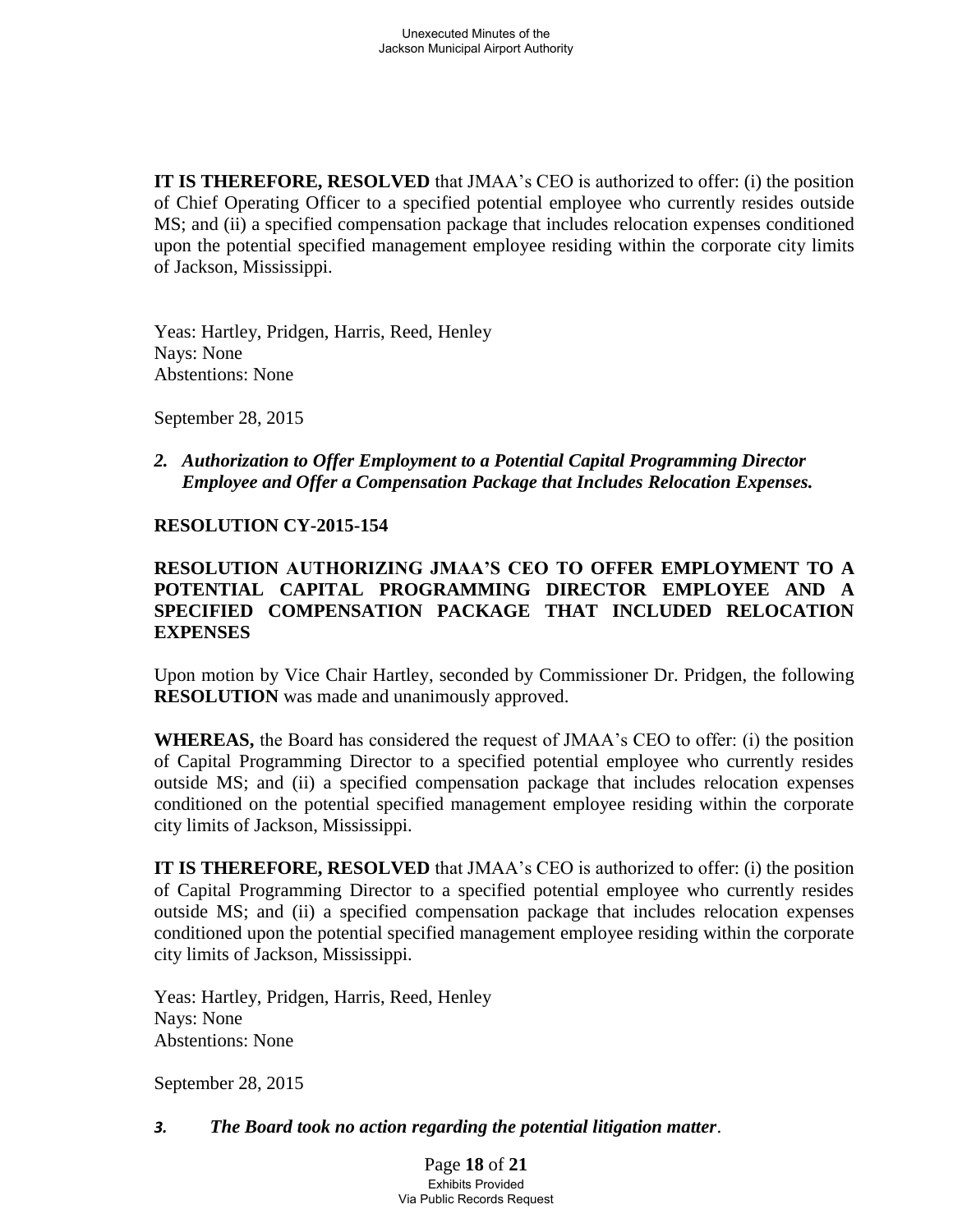Commissioner Pastor Henley moved to close the Executive Session, Vice Chair Hartley seconded the motion, and the Commissioners voted 5-0 to end the Executive Session.

The Executive Session ended at 5:31 p.m.

 Chair Harris then invited all persons outside the room to re-enter; some did, and Chair Harris announced that the meeting was once again open.

#### **OPEN SESSION**

 All persons outside the room were invited to rejoin the meeting in open session; some persons present outside the room re-entered.

Open Session reconvened at 5:33 p.m.

 Chair Harris announced that the meeting was once again open. Chair Harris then announced that during Executive Session the Board discussed three matters and adopted resolutions which authorized Mr. Carl D. Newman, CEO to offer employment to two (2) specified potential employees with specified compensation packages conditioned upon those potential specified employees residing within the corporate city limits of Jackson, Mississippi. She further announced that as to the pending litigation matter the Board took no action.

## **H. JMAA Board of Commissioners Elections**

Chair Harris announced that the Board would conduct elections for new officers for Fiscal Year 2016 in accordance with the Bylaws of JMAA. She stated that she was grateful and pleased that JMAA had a successful year during her tenure as Chair of the Board. Some of JMAA's accomplishments during her tenure, included but were not limited to, the employment of a new Chief Executive Officer, Mr. Carl D. Newman, and successfully doing a Bond Refunding Project which saved JMAA \$4,000,000.00.

# **RESOLUTION CY-2015-155**

# **RESOLUTION REGARDING THE ELECTION OF THE JMAA BOARD OF COMMISSIONERS' FISCAL YEAR 2016 CHAIRMAN**

Chair Harris requested nominations for the position of Chairman for JMAA's Fiscal Year 2016 and the following nominations were made.

Commissioner Pastor Henley nominated Commissioner Dr. Pridgen for the position of Chairman and Chair Harris seconded that nomination.

Next, Commissioner Reed nominated Vice Chair Hartley for the position of Chairman and Vice Chair Hartley seconded that nomination.

Page **19** of **21** Chair Harris called for a vote of the following nominated candidates for Chairman and the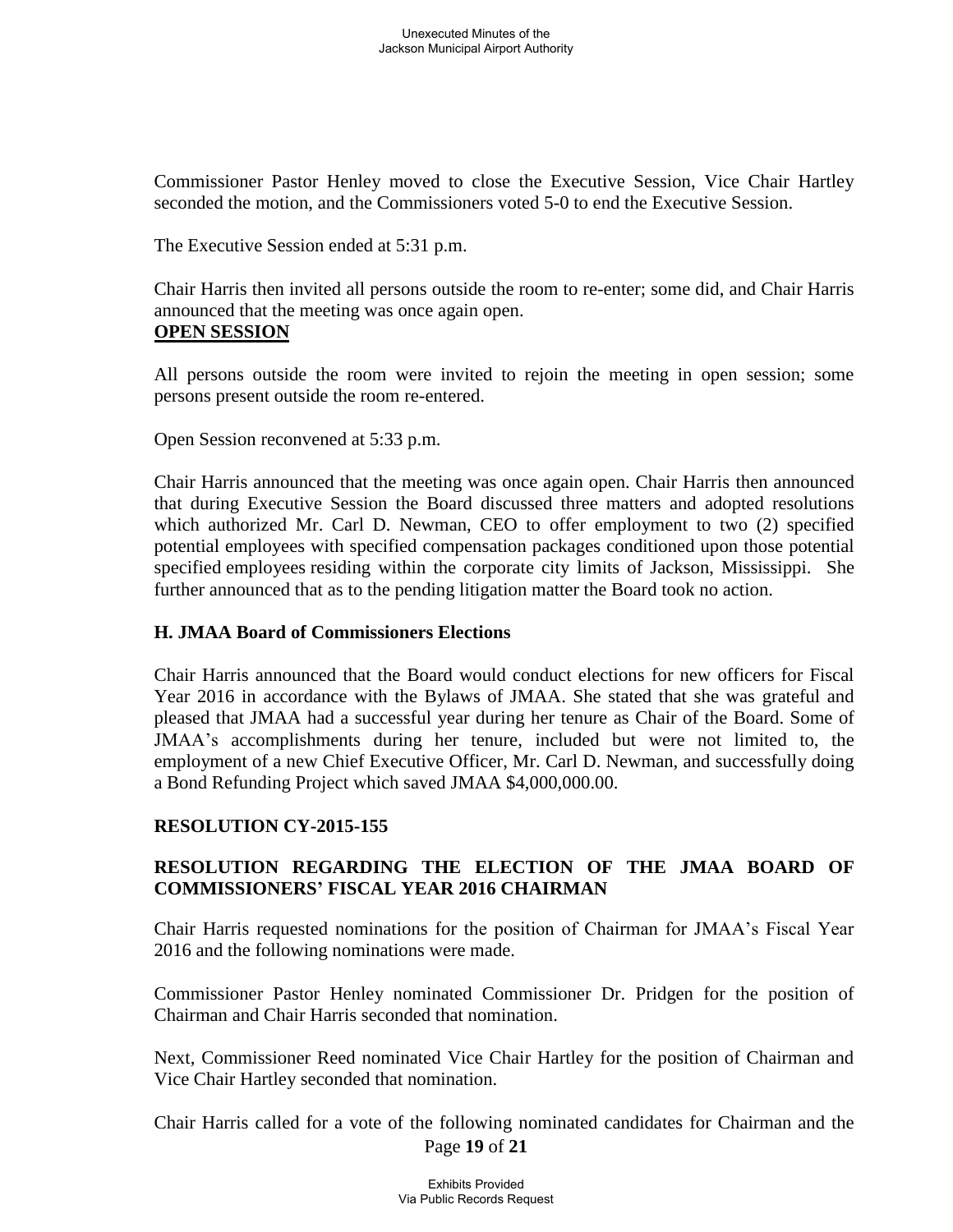Commissioners voted as follows:

All in favor of Commissioner Pridgen: Chair Harris, Commissioner Pastor Henley and Commissioner Pridgen voted for Commissioner Pridgen.

All in favor of Commissioner Vice Chair Hartley: Commissioner Reed and Vice Chair Hartley voted for Vice Chair Hartley.

Chair Harris announced that Commissioner Pridgen received three (3) votes and Vice Chair Hartley received two (2) votes. Therefore, Commissioner Pridgen will be the Chairman for JMAA Fiscal Year 2016.

**IT IS THEREFORE, RESOLVED** that Commissioner Dr. Pridgen, upon the nomination of Commissioner Pastor Henley, seconded by Chair Harris, and based upon the following vote, is the Chairperson of the JMAA Board of Commissioners for JMAA's Fiscal Year 2016.

 For Commissioner Pridgen: Henley, Pridgen, Harris For Vice Chair Hartley: Hartley, Reed Abstain: None

September 28, 2015

## **RESOLUTION CY-2015-156**

# **RESOLUTION REGARDING THE ELECTION OF THE JMAA BOARD OF COMMISSIONERS' FISCAL YEAR 2016 VICE CHAIRMAN**

Upon motion by Commissioner Dr. Pridgen, seconded by Chair Harris, the following **RESOLUTION** was made and adopted on the majority vote (4-0-1) of all Commissioners.

**WHEREAS**, the Board has considered Commissioner Dr. Pridgen's nomination of Commissioner Pastor Henley to become Vice-Chairperson and seconded by Chair Harris.

**IT IS THEREFORE, RESOLVED** that Commissioner Hartley, upon the nomination of Commissioner Dr. Pridgen, seconded by Chair Harris, is the Vice Chairman of the JMAA Board of Commissioners for Fiscal Year 2016.

 Yeas: Henley, Pridgen, Harris, Reed Nays: None Abstain: Hartley

September 28, 2015

## **VII. ADJOURNMENT**

Thereafter, it was moved by Commissioner Pastor Henley, seconded by Commissioner Dr. Pridgen,

Page **20** of **21** Exhibits Provided Via Public Records Request